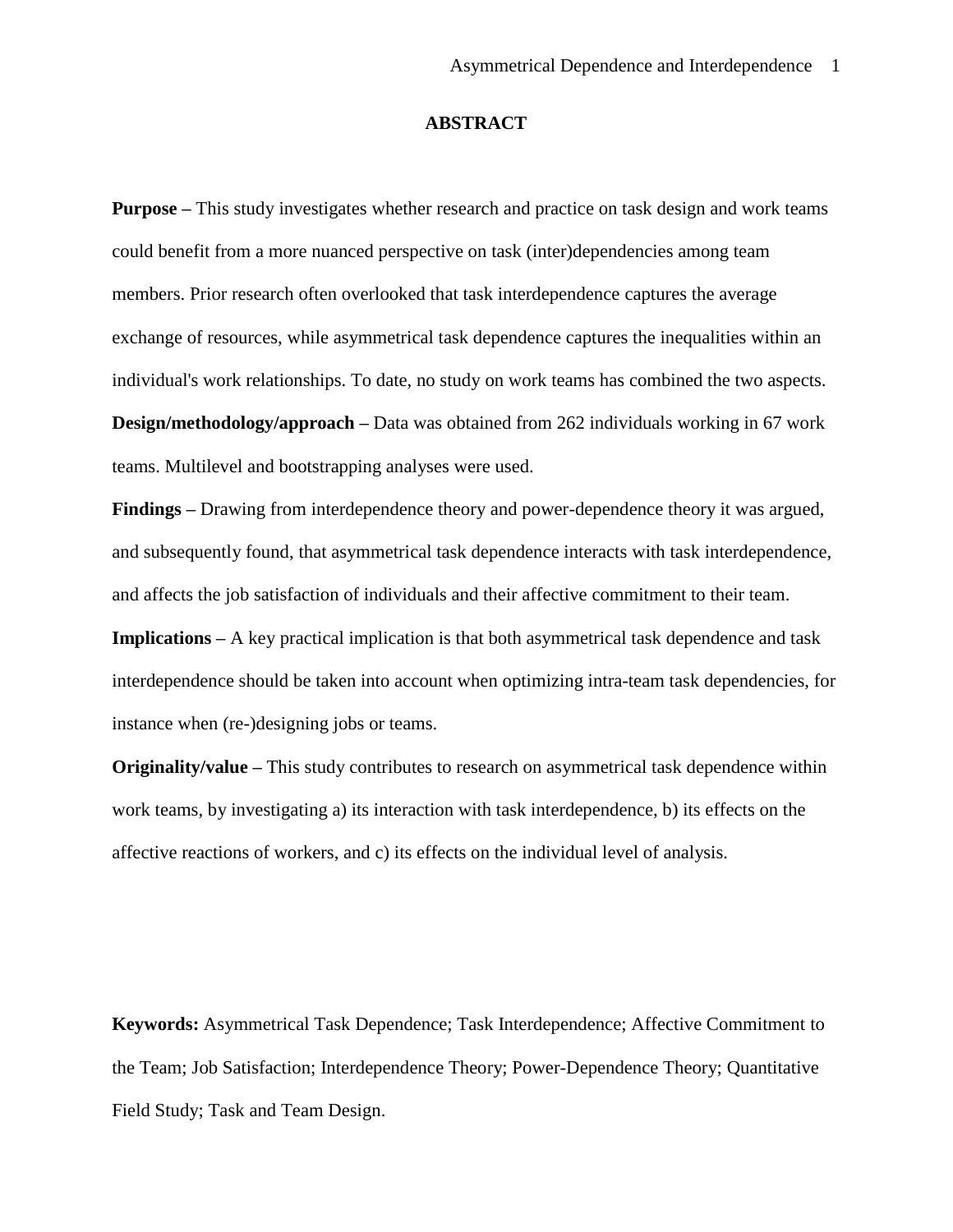# **HOW ASYMMETRICAL TASK DEPENDENCE AND TASK INTERDEPENDENCE INTERACT – AN INDIVIDUAL LEVEL STUDY INTO THE EFFECTS ON AFFECTIVE REACTIONS**

To meet the demands of an ever more complex business world there have been major changes in the last decades in the way jobs and tasks are organized. A key change is that increasingly more individuals are put into multidisciplinary work teams, ranging from task forces and project teams, to autonomous work groups and management teams (e.g., Cohen and Bailey, 1997; Wageman, 2001). This boost in working in teams has meant that increasingly more employees are dependent upon one or more colleagues for resources to complete their tasks. Research has shown that such *task interdependence* can increase an individual worker's motivation and performance if the exchange of resources with fellow colleagues goes smoothly (e.g., Kiggundu, 1983). However, other research has indicated that being task dependent on colleagues can also be frustrating when colleagues refrain from sharing the needed resources, as it then becomes hard, or even impossible, to complete one's assigned tasks (e.g., Tjosvold et al., 2003). As such, it is crucial to consider task interdependencies carefully when (re-)designing the tasks and jobs of team members and, to this end, practitioners and scholars alike often turn to interdependence theory.

According to interdependence theory (Thibaut and Kelley, 1959; Kelley and Thibaut, 1978) interdependence among team members manifests itself in two distinct ways, namely a) task *inter*dependence and b) *asymmetrical* task dependence. Task interdependence is defined as the amount to which an individual needs to exchange resources with other team members and thus captures the mutual or average exchange of resources (e.g., Brass, 1981). Asymmetrical task dependence is concerned with the inequalities within exchange relationships and is defined as the imbalance in resource exchange between an individual and his or her peer team members (e.g.,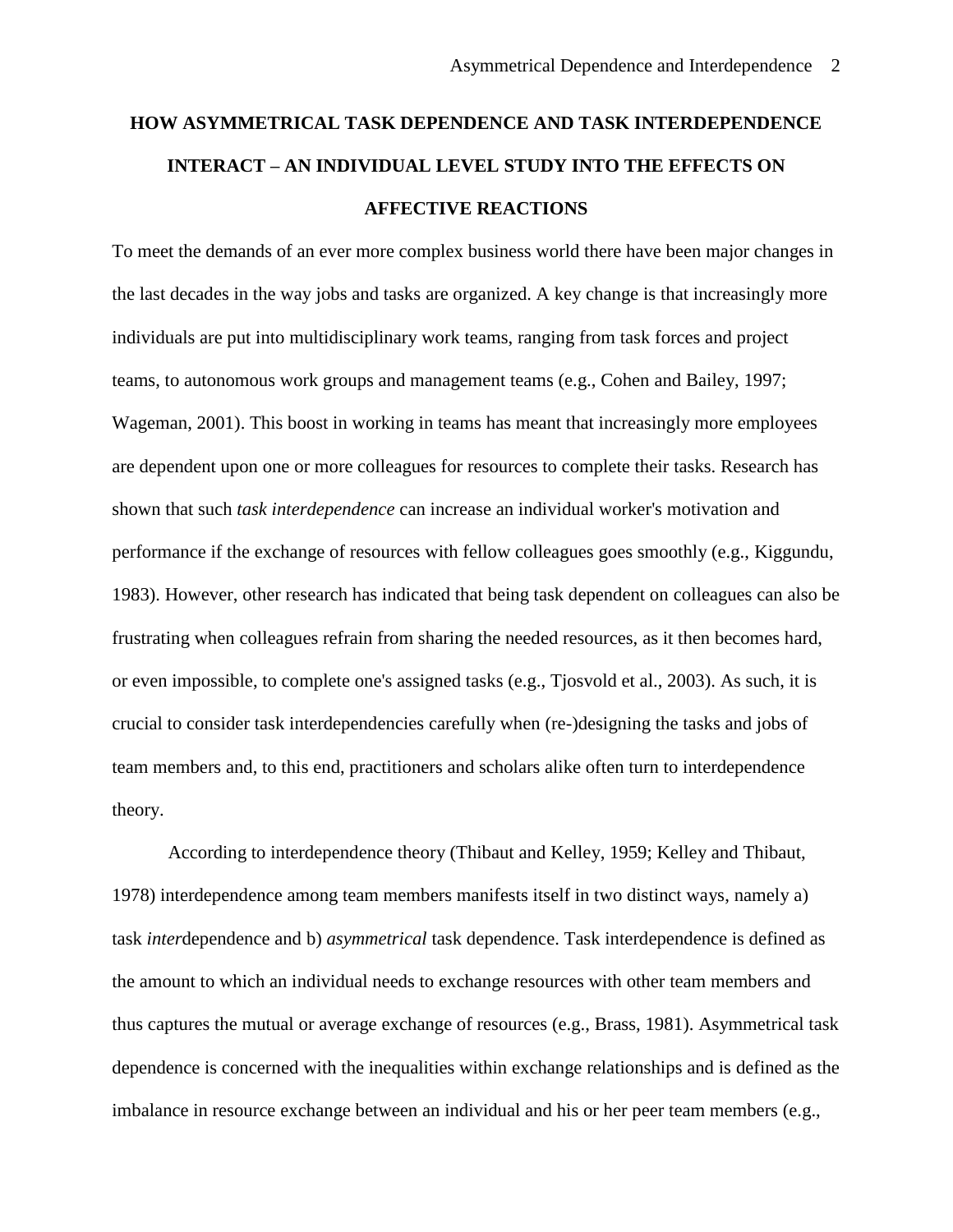De Jong et al., 2007). For example, junior workers tend to depend more on seniors, and less knowledgeable or lower skilled workers depend more on others than vice versa. Given the increase in multidisciplinary team work it is likely that there are considerable asymmetrical task dependencies among workers in teams. Yet, although both concepts have been suggested to be theoretically important, most empirical studies focused solely on task interdependence and ignored asymmetries in task dependence. Due to this lack of research, practitioners are left wondering what to do as the most up-to-date intervention framework (Van der Vegt and Van de Vliert, 2002) only suggests to split-up a team when asymmetrical task dependencies are found among its members. Yet, for many teams this advice is unpractical, or even impossible, as the diverse knowledge, skills, and abilities of the team members are needed to deliver the complex products or services for which the team was created.

Recently, research has taken the first steps to investigate this topic and these new studies suggests that ignoring the potential effects of asymmetries in task dependence is no longer viable (e.g., De Jong et al., 2007; Van der Vegt et al., 2010). These recent studies demonstrated that asymmetrical task dependence is not only present in work teams, but can also significantly affect important processes and outcomes, such as interpersonal helping behavior and team performance. However, even though recent research has demonstrated the importance of studying asymmetries in task dependence, there are several important gaps in scientific knowledge as the number of studies is still limited.

First, and foremost, despite the theorizing on an interaction effect of asymmetrical task dependence and task interdependence within interdependence theory (Thibaut and Kelley, 1959), no empirical study has yet investigated if there is indeed such an interaction effect present within work teams. The main scholarly goal of the present study is therefore to explore an often overlooked part of interdependency theory. Investigating this topic is, however, not only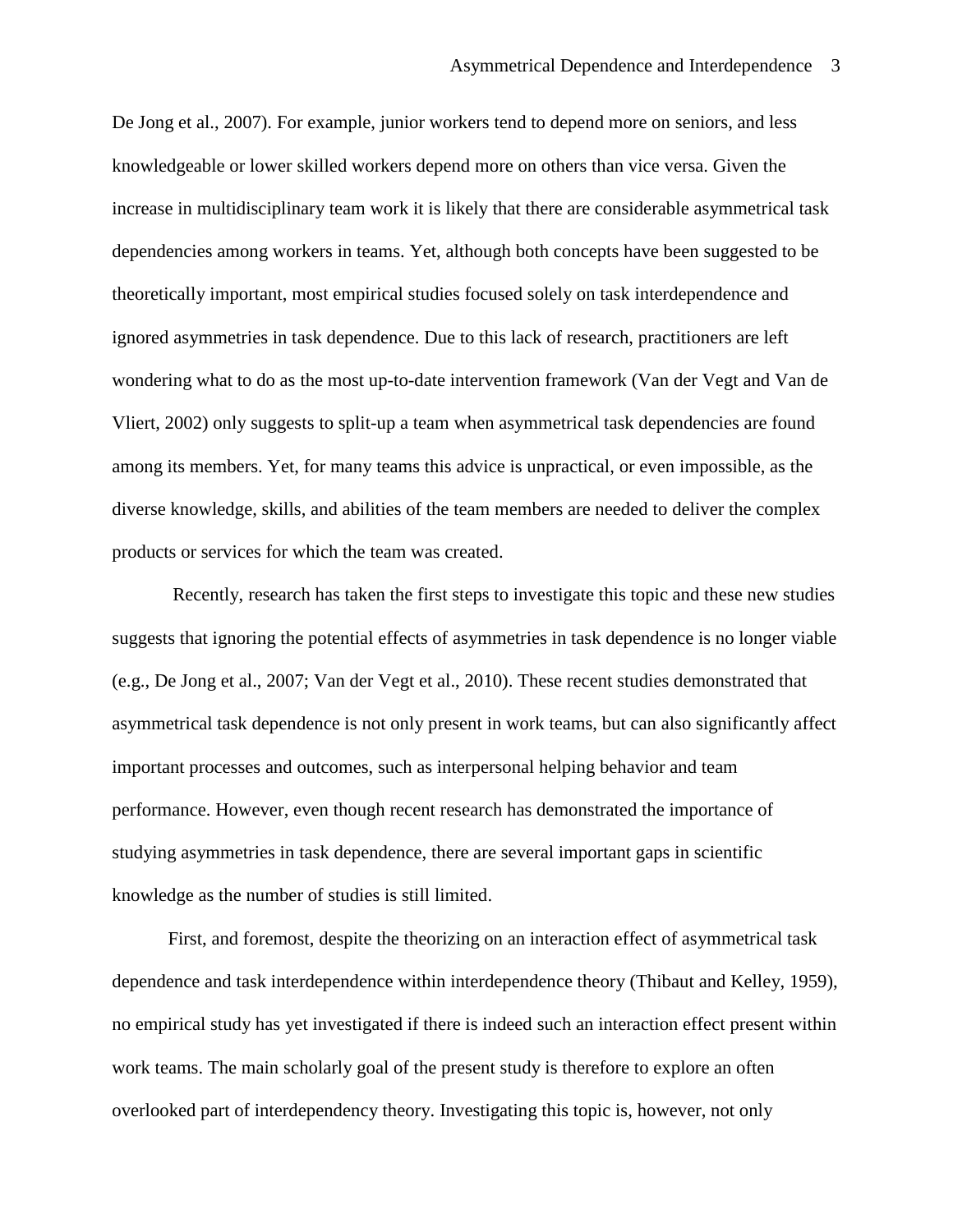theoretically important, but also holds practical value as it creates more theoretically driven, and empirically tested, intervention options. In short, our key practical goal is to provide practitioners with a new alternative besides the current advice to split up their team when asymmetries in task dependence are found (Van der Vegt and Van de Vliert, 2002). In addition to these core scholarly and practical contributions, we aim to address two other gaps. The second gap we want to shed more light on is how asymmetrical task dependence might influence *individual* team members. This question is still unresolved as the prior two studies provided either detailed dyadic-level insights (De Jong et al., 2007) or relatively broad team-level implications (Van der Vegt et al., 2010). The third gap we will address is the lack of insight into the effects of asymmetrical task dependence on affective variables, given that the prior studies focused mostly on behavioral measures (e.g., interpersonal helping), cognitive processes (e.g., team learning), or objective outcomes (e.g., team performance). Studying affective variables is important not only to complement the prior studied variables, but also because affective variables can serve as 'early indicators' of (negative) behavioral and performance outcomes (e.g., Allen and Meyer, 1990).

To address all gaps simultaneously, we will investigate whether the interaction between asymmetrical task dependence and task interdependence is related to an individual's affective commitment to his or her team (Allen and Meyer, 1990) and satisfaction with his or her job (Agho et al., 1992) at the individual level of analysis. Our study thus augments recent studies on asymmetrical task dependence (De Jong et al., 2007; Van der Vegt et al., 2010) by investigating an unexplored key interaction underlying interdependence theory (Thibaut and Kelley, 1959).

#### **THEORY AND HYPOTHESES**

Before developing our hypotheses in more detail it is important to stress that asymmetrical task dependence is distinct from task interdependence, even though both are defined in terms of the need for resources (Thibaut and Kelley, 1959). Imagine, for instance, an individual 'X' and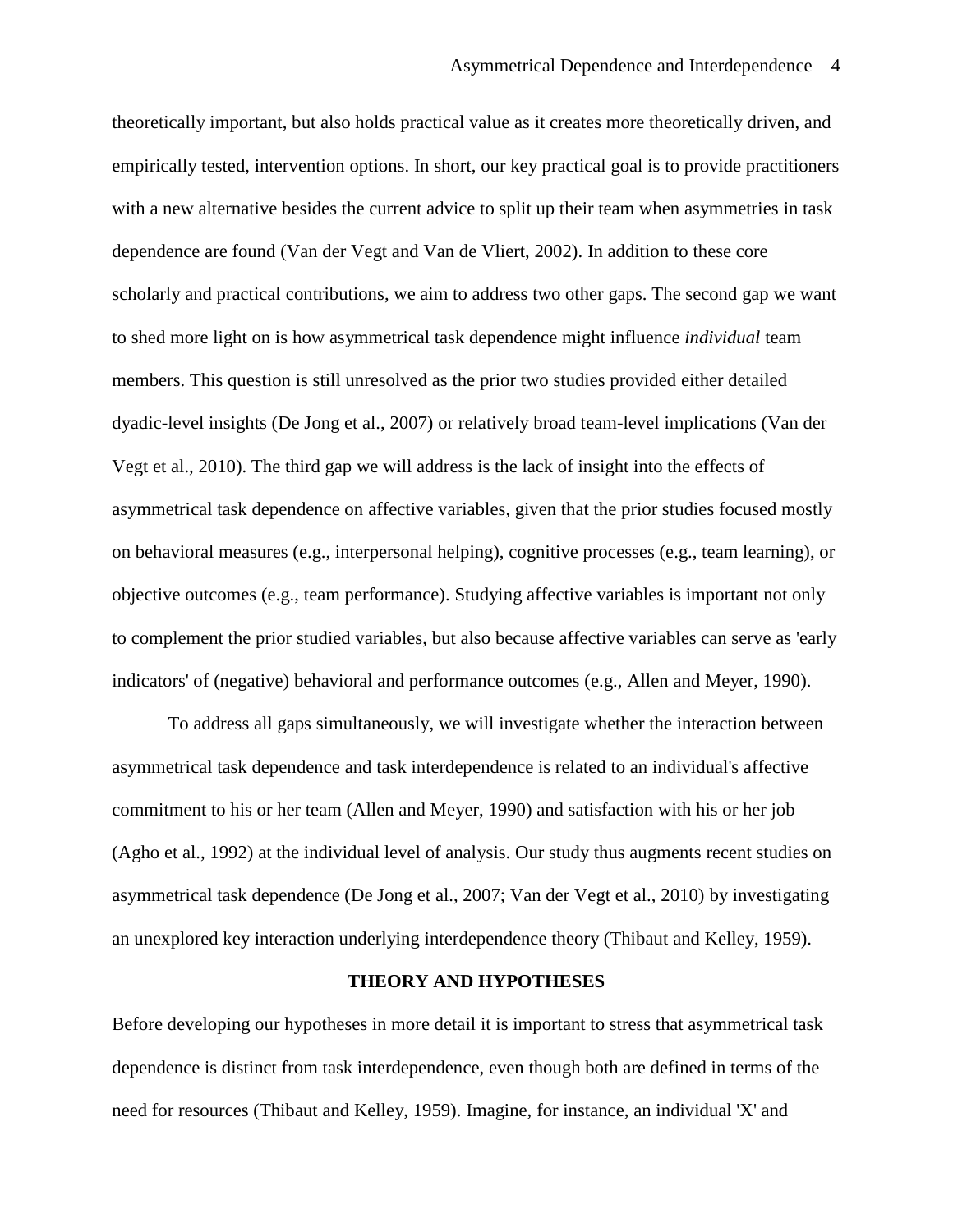another individual 'Y' who work in different teams, but who have to exchange a similar moderate amount of resources within their respective teams (for example, an average of 4 units of resources). Despite their similar task interdependence, they might differ greatly in their asymmetrical task dependence, because individual X might only need 3 units from other team members, while her team members need 5 units from her. In contrast, individual Y might need 6 units from his colleagues, while his team members only need 2 units from him. Although both individuals have the same (average or mutual) task interdependence score of 4 units, their individual-level asymmetrical task dependence scores are very different (-2 and +4 units respectively). Hence, it is important to investigate these two constructs separately. For a graphical illustration of why this distinction is important, see Casciaro and Piskorski (2005, 171).

## *How Asymmetrical Task Dependence Relates to Affective Reactions*

A key insight for how asymmetrical task dependence might relate to the affective reactions of individual team members comes from research on power which has shown that less dependent individuals are in a better position to use power, as they can more easily withhold support or abandon a relationship given that they incur fewer costs from such actions than their more dependent colleagues (e.g., Giebels et al., 2000). One consequence of these lower costs is that less dependent individuals are less committed to more dependent others and are more willing to switch exchange partners (Cook and Emerson, 1978). Relating these findings to the present topic of interest, it can be expected that being highly asymmetrically task dependent in a team where the low asymmetrically task dependent individuals are withholding support is very unpleasant. In essence, it would be a clear indication that the low asymmetrically task dependent coworkers are unlikely to fulfill their part of the social exchange processes in the future (Holmes and Rempel, 1989). Hence, high asymmetrically task dependent individuals can be expected to have lower levels of commitment to their team, because their colleagues do not assist them. Additionally,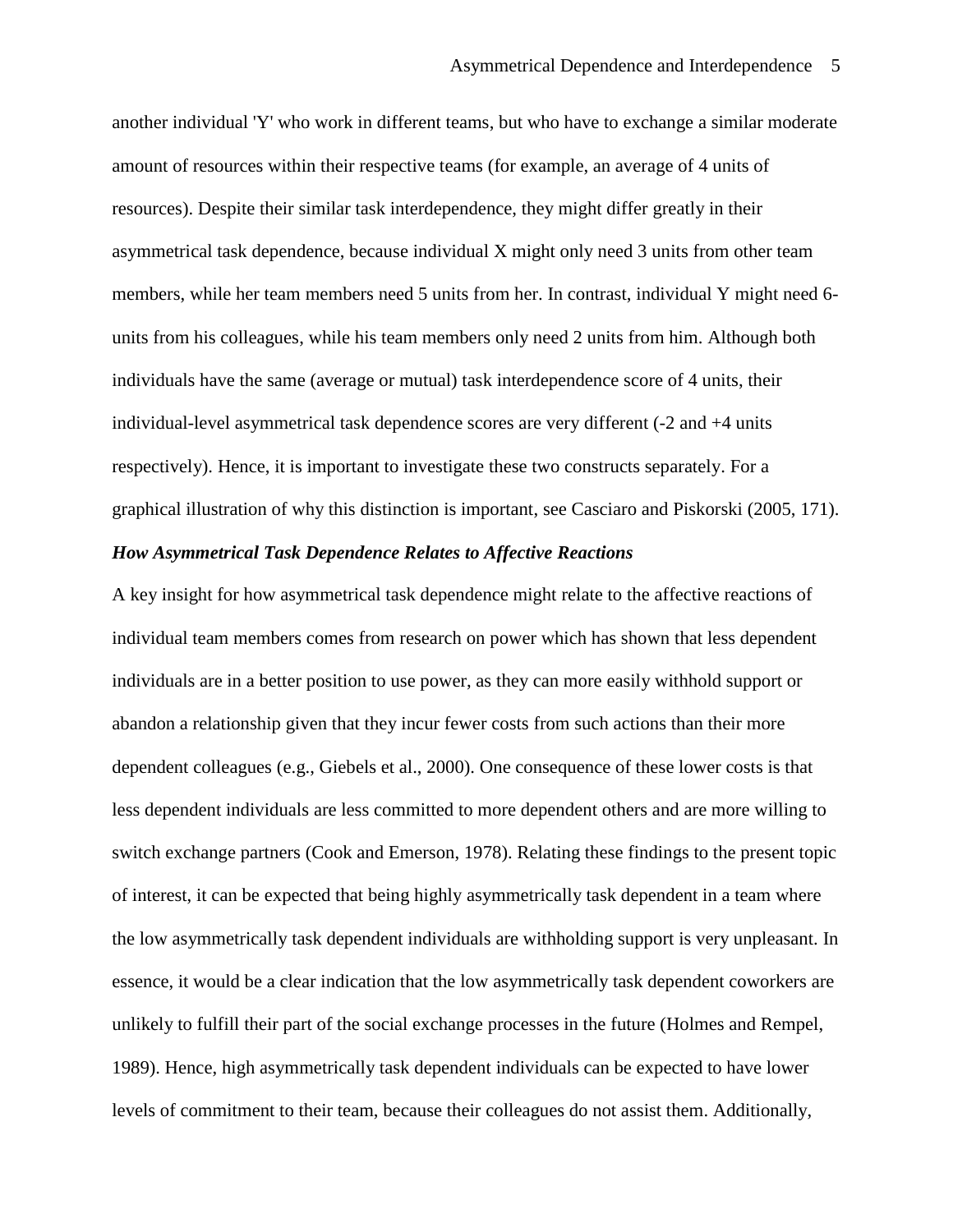high asymmetrically task dependent individuals can be expected to have lower levels of satisfaction with their job, because the resulting lack of resources makes completing tasks frustrating or even impossible.

Besides active (ab)use of power, there are also more passive, but equally damaging, reasons why high asymmetrically task dependent individuals might report lower affective reactions towards their team and job. Research regarding the effects of power on cognitive processes and information processing has indicated that being powerful diminishes an individual's need to devote cognitive effort to observe and interpret the behavior of those with less power (e.g., Fiske, 1993). Thus, high asymmetrical task dependent individuals might be receiving fewer resources than needed just because their low asymmetrical task dependent coworkers are less aware of their needs. In essence, being highly asymmetrically task dependent on others opens up the possibility of simply being overlooked.

Consequently, a high asymmetrically task dependent person's affective reactions can be expected to be more negative when he or she does not receive adequate resources, is being (ab)used, and/or overlooked. This expectation is supported by research which has shown that team members with little power tend to report fewer positive, and more negative, emotions than more powerful team members (e.g., Kemper, 1990). This also implies that high asymmetrically task dependent individuals could experience *higher* levels of affective commitment and job satisfaction when their colleagues do recognize their needs and provide the needed resources to them. Thus, the existence of asymmetrical task dependence does not necessarily mean that such power differences are always exploited (e.g., Fiske and Berdahl, 2007). As such, the key remaining question is; 'what factor can explain how some individuals who are highly asymmetrically task dependent become dissatisfied with their team and job, while other, similarly highly asymmetrically task dependent individuals do not experience such negative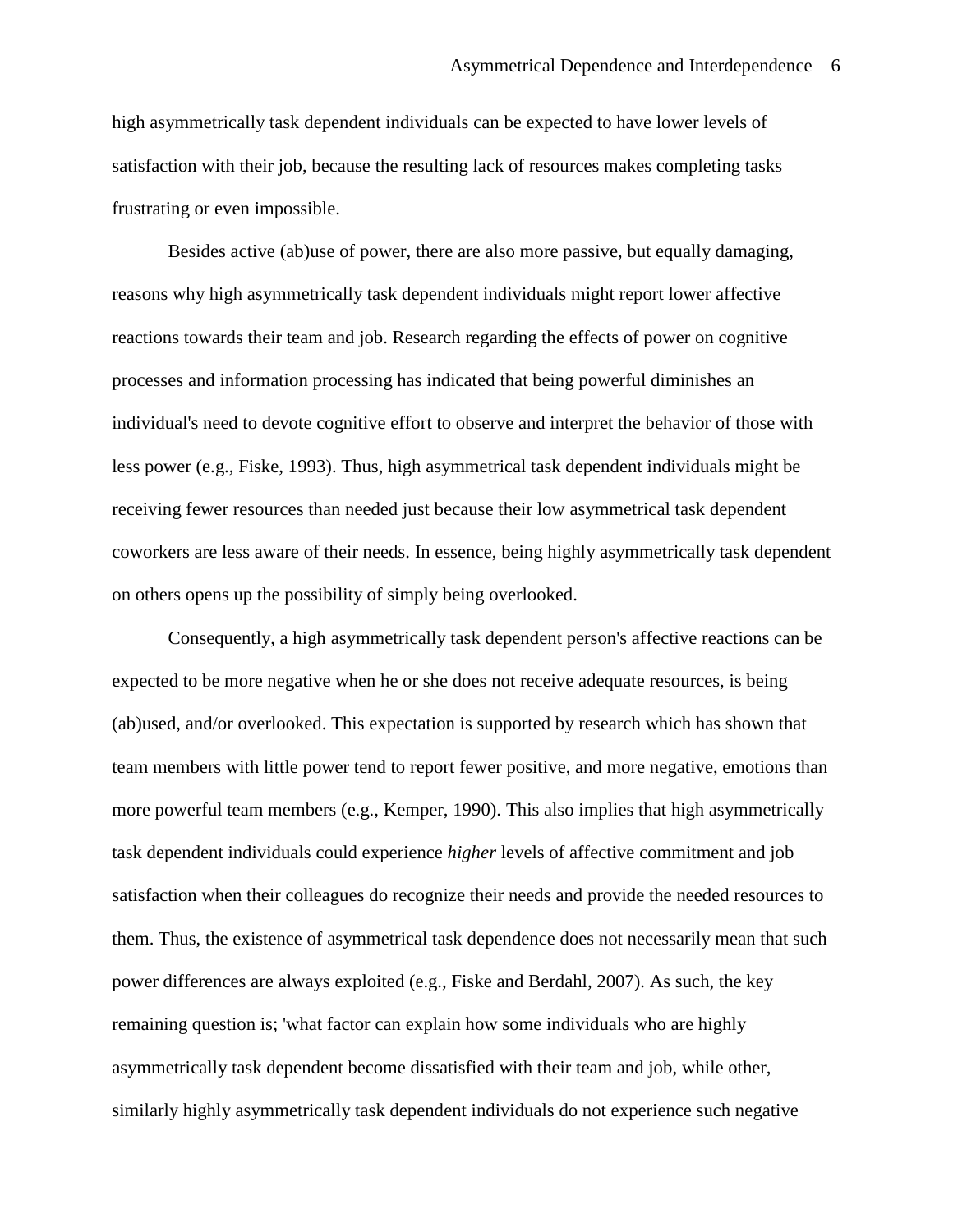affective reactions?' Below we will argue that an answer to this question lies in an individual's task *inter*dependence with colleagues, as it describes the extent to which mutual needs for resources come into play.

## *The Interaction of Asymmetrical Task Dependence and Task Interdependence*

A first reason why we expect that task interdependence can shape the relationship between asymmetrical task dependence and affective reactions is that higher levels of task interdependence provide high asymmetrically task dependent individuals with more bargaining power (cf. Casciaro and Piskorski, 2005). When there is high task interdependence, high asymmetrically task dependent individuals still need more resources from their low asymmetrically task dependent colleagues than vice versa, but now these colleagues also depend, at least to a certain extent, on the high asymmetrical task dependent individual for important resources. Hence, team members have to rely more upon each other when mutual task interdependence increases. For low asymmetrical task dependent individuals this increases the costs of (ab)using their power as high asymmetrical task dependent coworkers are now in a position to retaliate by withholding resources (Bacharach and Lawler, 1981).

A second reason why higher task interdependence can be expected to be beneficial for high asymmetrical task dependent individuals, can be found in the studies regarding power and positions in networks, because "…an actor in a workflow position with many transaction alternatives *(i.e. high task interdependence)* would have more potential influence than one in a position with few transaction alternatives *(i.e. low task interdependence)*" (Brass, 1981, 522; italic text added). This benefit for high asymmetrically task dependent individuals further restrains the power (ab)use by their low asymmetrically task dependent coworkers, as the high asymmetrically task dependent individual might not only retaliate by withholding resources during a certain transaction, but might even decide to quit the relationship altogether and obtain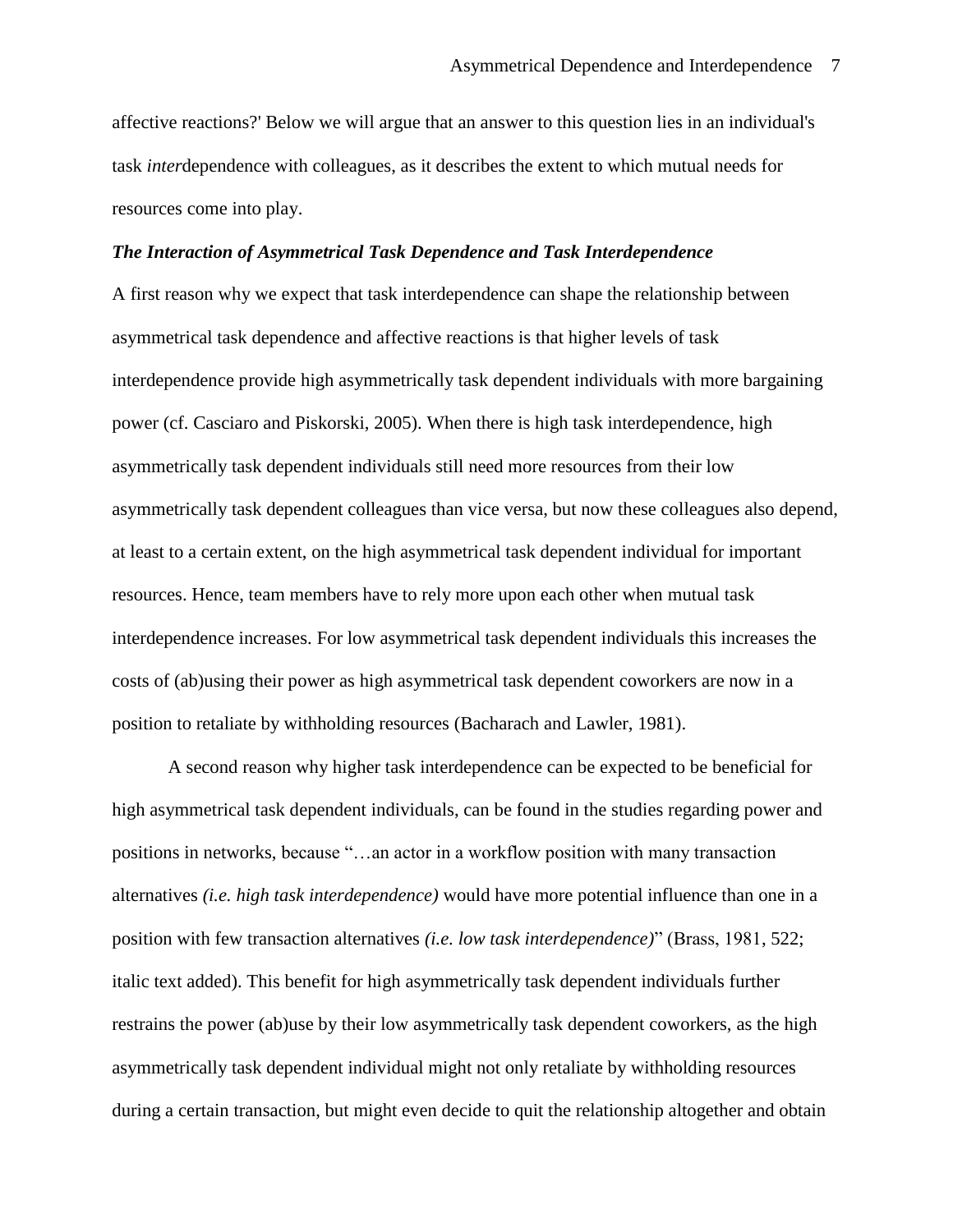their resources from other team members if the situation becomes too disadvantageous. Hence, higher levels of task interdependence increase the transaction alternatives of high asymmetrically task dependent individuals and put them in a better position to obtain their needed resources.

A third reason is that higher task interdependence is associated with a higher frequency of exchange and as such also provides high asymmetrical task dependent individuals with additional opportunities to communicate their needs (e.g., Anderson and Williams, 1996). Based on Lawler's affect theory of social exchange (e.g., Lawler et al., 2008) high task interdependence, and the associated higher exchange frequency, can also be expected to increase the shared responsibility for the successful completion of tasks, given that the tasks become more nonseparable and indistinguishable. This shared responsibility is argued to subsequently increase the level of cooperation as well as positive affective reactions towards other team members. Consequently, higher levels of task interdependence can keep low asymmetrically task dependent team members informed about, and motivated to fulfill, the needs of high asymmetrically task dependent coworkers.

However, the above processes also have a darker side, as they imply that high asymmetrically task dependent team members who have low task interdependence with their fellow co-workers, not only have less to offer to their low asymmetrically task dependent colleagues, they also have fewer alternatives to obtain resources from others and less opportunities to inform and motivate their colleagues to attend to them. We therefore expect that individuals who are high asymmetrical task dependent will experience lower levels of affective commitment and job satisfaction when task interdependence is low, and higher levels of affective reactions when task interdependence is high. We expect that the affective reactions of workers who are low asymmetrically task dependent will be much less influenced by different levels of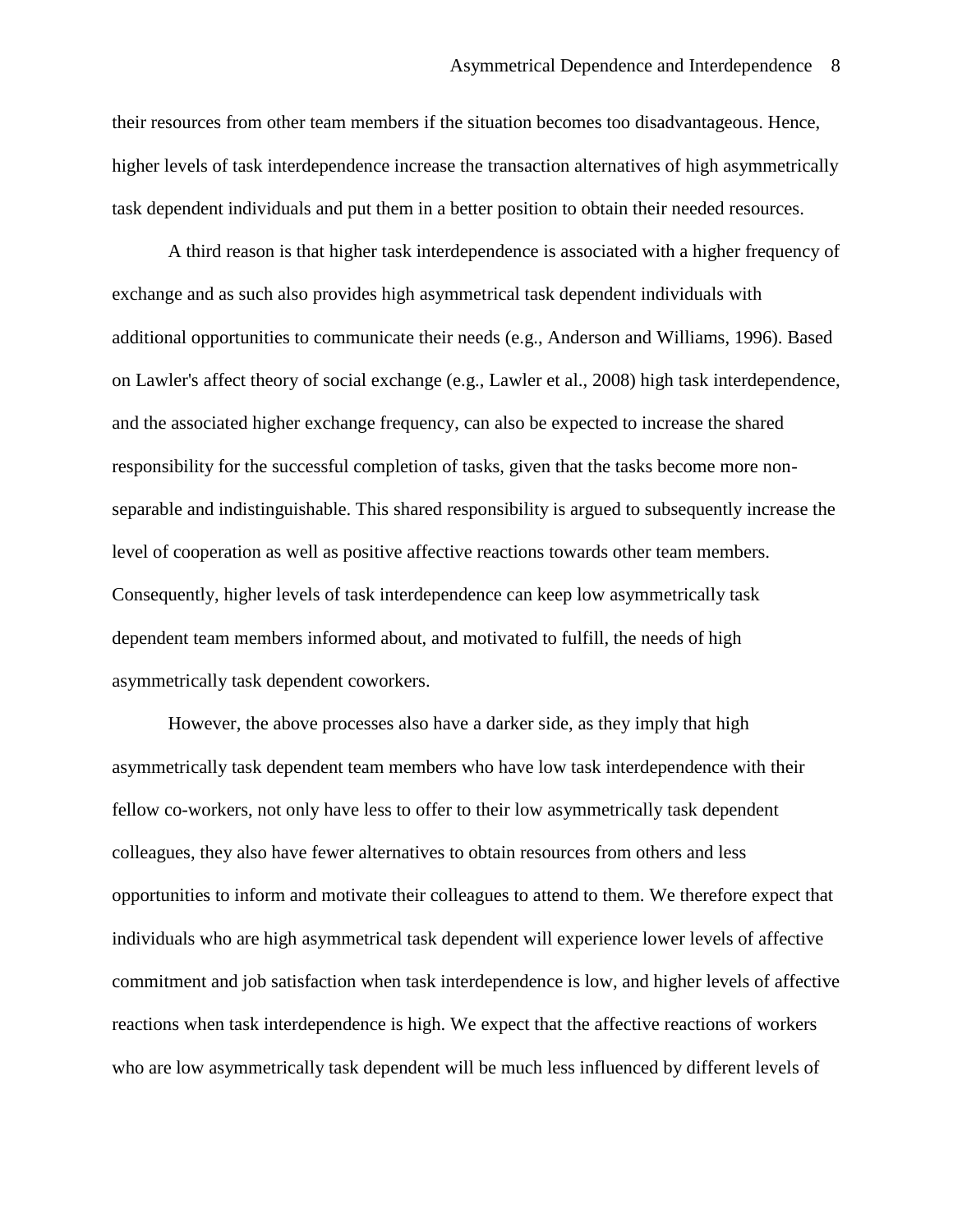task interdependence, since they can operate more freely and with fewer social constraints (Keltner et al., 2003). Formalizing these arguments we expect:

**Hypothesis 1 (H1):** An individual team member's asymmetrical task dependence is negatively associated with his or her affective commitment to the team when his or her task interdependence with other team members is low and positively when high.

**Hypothesis 2 (H2):** An individual team member's asymmetrical task dependence is negatively associated with his or her job satisfaction when his or her task interdependence with other team members is low and positively when high.

#### **METHOD**

## *Sample and Procedure*

We gathered data as part of a larger research program and contacted the managers of 67 teams in the Netherlands comprising 337 individuals in total, of which 262 individuals returned usable questionnaires. We provided management reports (which, for privacy reasons, only reported group-level findings) to those companies which wanted them. To increase the external validity of our study we included teams with very diverse backgrounds, including the financial (36 teams), healthcare (6 teams), and technology (6 teams) sectors. The remaining 19 teams were spread among the retail, real estate, consultancy, education, food, and government sectors. The average team size was 5.04 team members (*SD*=3.47). We focused exclusively on peer relationships since leader-follower relations contain unique features such as formal reward power (e.g., Fiske and Berdahl, 2007). A short introductory text explicitly guaranteed confidentiality. In our sample, 164 respondents were female, average age was 36.32 years (*SD*=10.56), and average team tenure was 2.94 years (*SD*=3.76).

#### *Measures*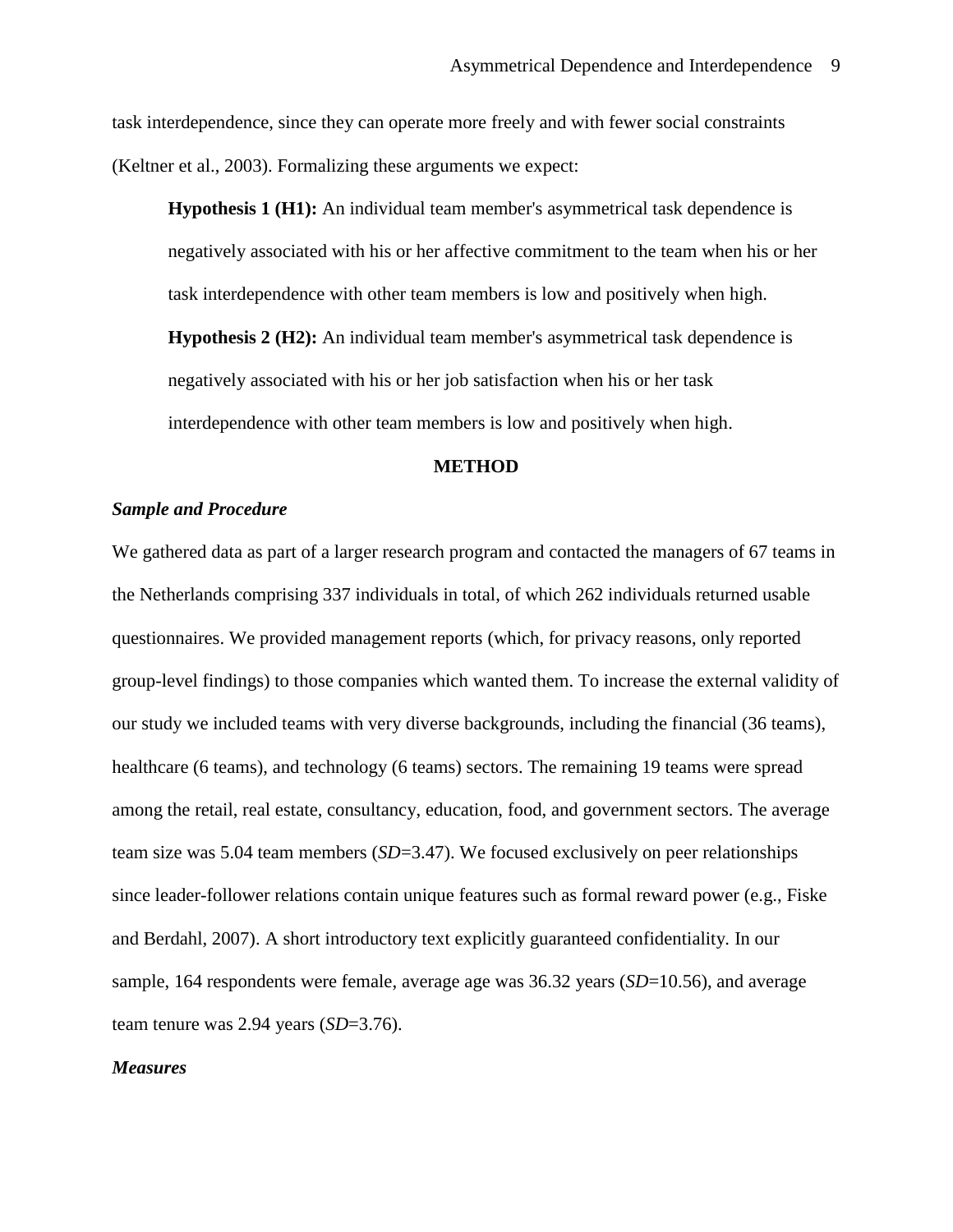*Asymmetrical task dependence.* We measured asymmetrical task dependence by asking each team member to answer the following two items reported in De Jong et al. (2007) for all of his or her work relationships with fellow team members, "How dependent are you on X for materials, means, information, etc. in order to carry out your work adequately?" and "How dependent is X on you for materials, means, information, etc. in order to carry out his or her work adequately?" (1=not dependent, 7=completely dependent). With both items, X was replaced by the name of a specific team member. Consistent with conceptualizing asymmetrical task dependence as resource dependence (Emerson, 1962, Fiske and Berdahl, 2007) and in line with other recent studies (Van der Vegt et al., 2010), we first calculated each individual's asymmetrical task dependence per relationship, by calculating the difference between the responses to the two questions, such that higher scores indicated higher asymmetrical task dependence (cf. Casciaro and Psikorski, 2005). Subsequently, we combined all the assessments of an individual by taking the mean of the above reported scores. This resulted in a continuous measure which reflects the perception of an individual about his or her asymmetrical task dependence with their coworkers. *Task interdependence.* Based on recent research (Casciaro and Psikorski, 2005; Van der Vegt et al., 2010) we calculated an individual's task interdependence by taking for each individual the average score of the above-described two questions per relationship; the more positive the score, the greater the perceptions of task interdependence. Subsequently, we combined all these assessments by taking the mean of an individual's scores. The resulting continuous measure reflects an individual's perception of his or her average task interdependence with all the other team members.

*Affective commitment to the team.* Research on commitment has used different foci of commitment, ranging from 'global' foci assessing an individual's commitment to their organization to more 'local' foci such as an individual's commitment to one's colleagues or work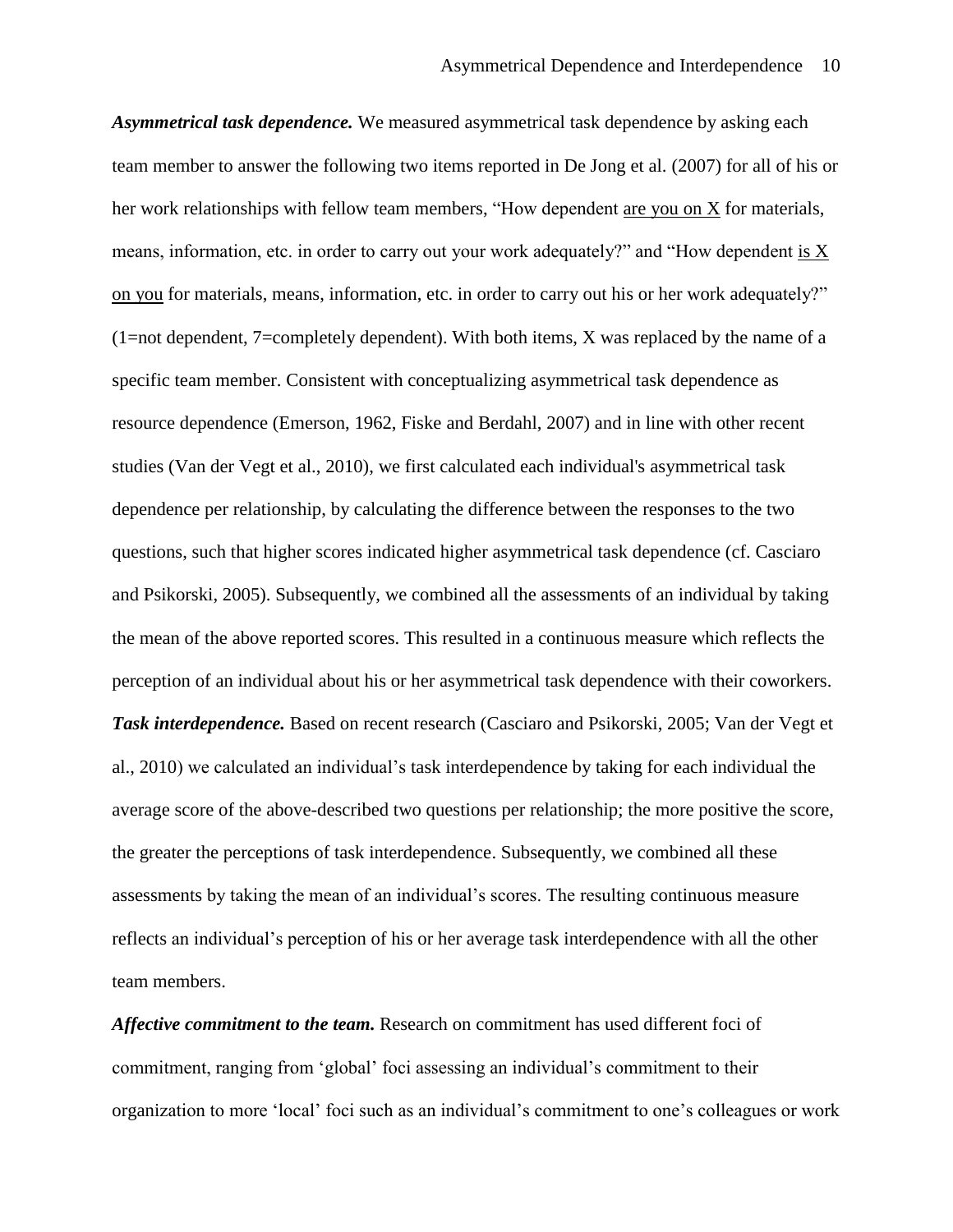team (e.g., Becker, 1992). We followed the latter approach and measured how affectively committed each individual team member was to his or her team by using three items adapted from past research (Allen and Meyer, 1990), "I feel a strong sense of belonging to my team"; "I really feel as if this team's problems are my own"; "I feel like 'part of the family' in this team". These items were also rated on a seven-point scale (1=totally disagree, 7=totally agree). Cronbach's alpha was .89.

*Job satisfaction.* To measure how satisfied each individual team member was with his or her job we used four items taken from Agho et al.'s (1992) satisfaction scale, "I find real enjoyment in my job"; "I am very satisfied with my job"; "I am seldom bored with my job"; "I would not consider taking another kind of job". These items were again rated on a seven-point scale (1=totally disagree, 7=totally agree). Cronbach's alpha was .91.

## *Discriminant and Convergent Validity*

Confirmatory factor analysis of the 4-factor model containing our key variables revealed a good fit  $(\chi^2[24, 262] = 69.58, p < .001, SRMR = .05, GFI = .95, CFI = .96)$ . For the task asymmetry and interdependence measures we assumed a conservative reliability of .70 (Richardson and Van den Berg, 2005). An alternative two-factor model, collapsing affective commitment and job satisfaction and the asymmetry and interdependence measures, did not fitted well (∆*χ 2* [4]=603.32, *p*<.001, *SRMR*=.16, *GFI*=.63, *CFI*=.49). Additionally, a one-factor model did not fitted well either (∆*χ 2* [3]=361.37, *p*< 001, *SRMR*=.14, *GFI*=.72, *CFI*=.68). Hence, our assumed 4-factor measurement model is the most appropriate.

#### **RESULTS**

#### *Descriptive Statistics*

The means, the standard deviations, and the Pearson zero-order correlations between the variables are presented in Table 1. As can be seen there, the mean value of asymmetrical task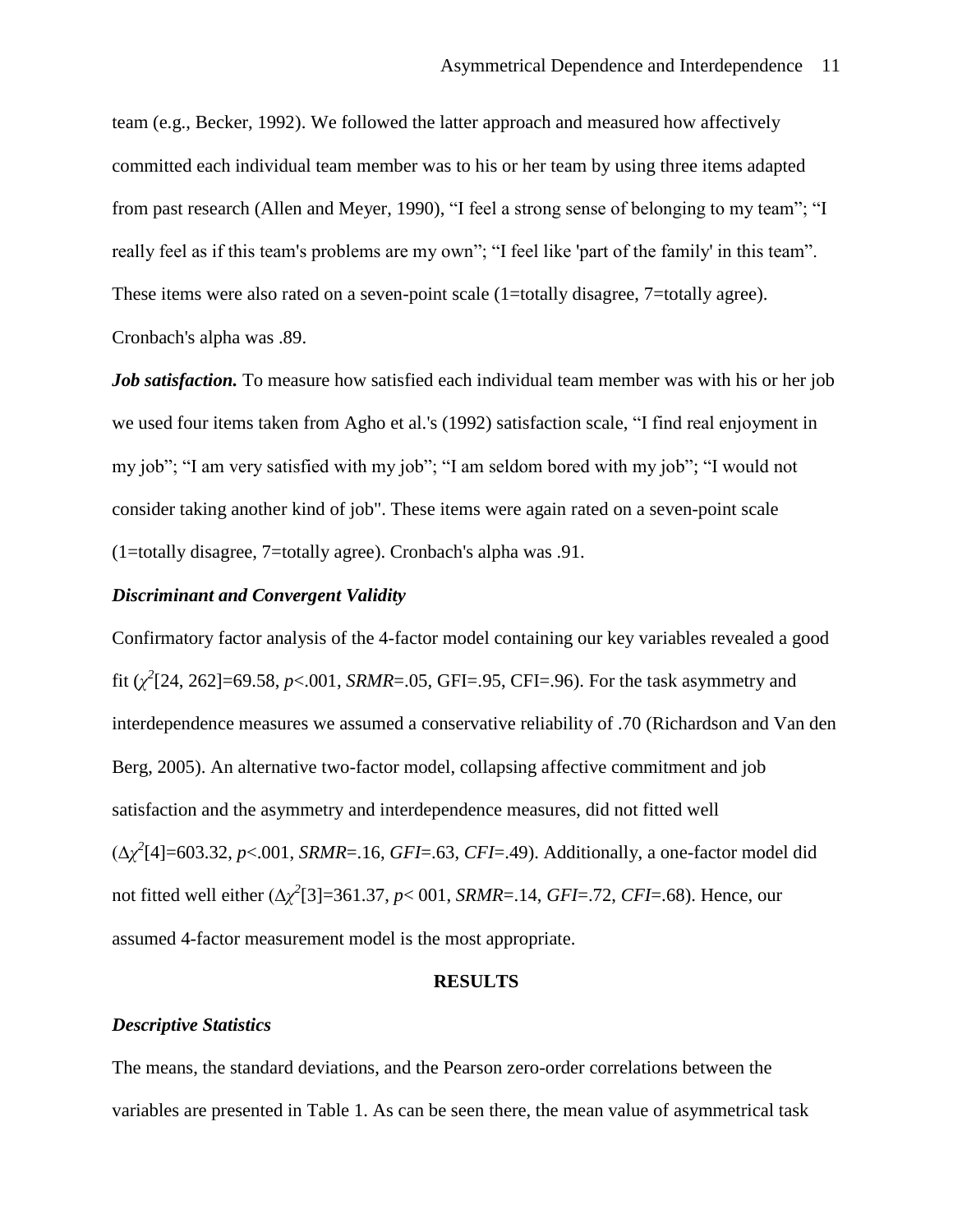dependence was .10 (with a standard deviation of 1.04). This standard deviation of 1.04 indicates that 95% of the scores were between -1.98 (less asymmetrically task dependent than colleagues) and +2.18 (more asymmetrically task dependent). Table 1 also shows that the zero-order correlation between asymmetrical task dependence and task interdependence was small and nonsignificant (*r*=-.09, *ns*) indicating that these two constructs are empirically distinct. The correlation between affective commitment and job satisfaction was positive and significant  $(r=.42, p<.001)$ . The correlation between affective commitment and task interdependence was also positive and significant  $(r=15, p<0.05)$ , and the correlation between job satisfaction and task interdependence was positive and approached statistical significance  $(r=11, p<.10)$ .

\*\*\* Insert Table 1 about here \*\*\*

## *Hypothesis Testing*

Hypothesis 1 predicted an interaction effect of asymmetrical task dependence and task interdependence on affective commitment. Given our nested data, we conducted multilevel analyses with a random intercept and fixed terms for all other variables and we started with a 0 model to establish a baseline condition (Hox, 2002). As can be seen in Table 2, the second model (including the main effects of asymmetrical task dependence and task interdependence) had significantly more predictive power ( $\Delta \chi^2$ =6.70, *df* =2, *p*<.05) than the first model containing only the control variable. This is attributed to the positive and significant coefficient for task interdependence  $(y=0.23, p<0.05)$ . In Model 3, we added the interaction between asymmetrical task dependence and task interdependence which further significantly improved the model  $(\Delta \chi^2 = 6.41)$ , *df* =1, *p*<.05). The interaction coefficient (*γ*=.29, *p*<.05) had the expected positive sign.

\*\*\* Insert Table 2 and Table 3 about here \*\*\*

Hypothesis 2 predicted an interaction effect of asymmetrical task dependence and task interdependence on job satisfaction. As can be seen in Table 3, after adding the control variables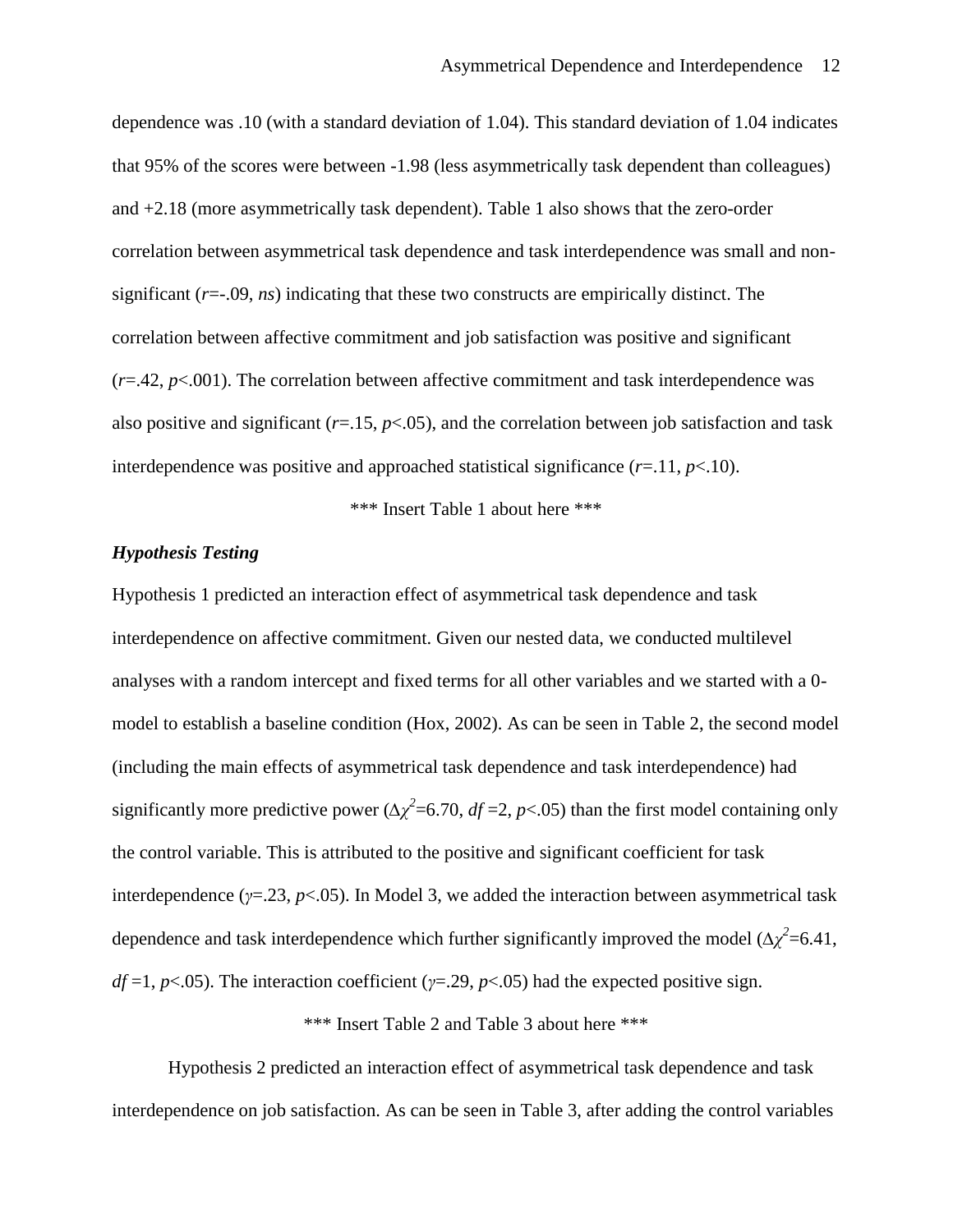in Model 1, and the main effects of asymmetrical task dependence and task interdependence in Model 2, adding the interaction term significantly improved the model ( $\Delta \chi^2$ =5.51, *df*=1, *p*<.05). The interaction coefficient ( $\gamma$ =.23,  $p$ <.05) had the expected positive sign.

## \*\*\* Insert Figure 1 about here \*\*\*

Both interactions are graphically represented in Figure 1 following the procedures of Aiken and West (1991) and given our directional hypotheses we tested the simple slopes onesided. As expected, asymmetrical task dependence was negatively related to an individual's affective commitment to their team at low levels of task interdependence (simple slope, *γ*= -.213, *p*<.05) and positively related at high levels of task interdependence (simple slope, *γ* =.358,  $p$ <.05). These results support the interaction effect predicted in Hypothesis 1. The lower graph shows that asymmetrical task dependence was negatively related to an individual's job satisfaction at low levels of task interdependence (simple slope, *γ*=-.158, *p*<.05). At high levels of task interdependence this was positive and significant (simple slope, *γ*=.300, *p*<.05). These results support the interaction effect predicted in Hypothesis 2.

## **DISCUSSION**

A key starting point for this study was the observation that, until very recently, most studies regarding task interdependence overlooked the effects of asymmetrical task dependence (Thibaut and Kelley, 1959). Drawing from theories of power and dependence in social and exchange relationships (e.g., Casciaro and Piskorski, 2005; Emerson, 1962; Fiske and Berdhal, 2007), and building upon recent studies (De Jong et al., 2007; Van der Vegt et al., 2010), we argued, and found, that there is an interaction between asymmetrical task dependence and task interdependence. The theoretical implications of this are discussed below after which the strengths and weaknesses, ideas for future research, and practical implications will be discussed.

## *Theoretical Implications*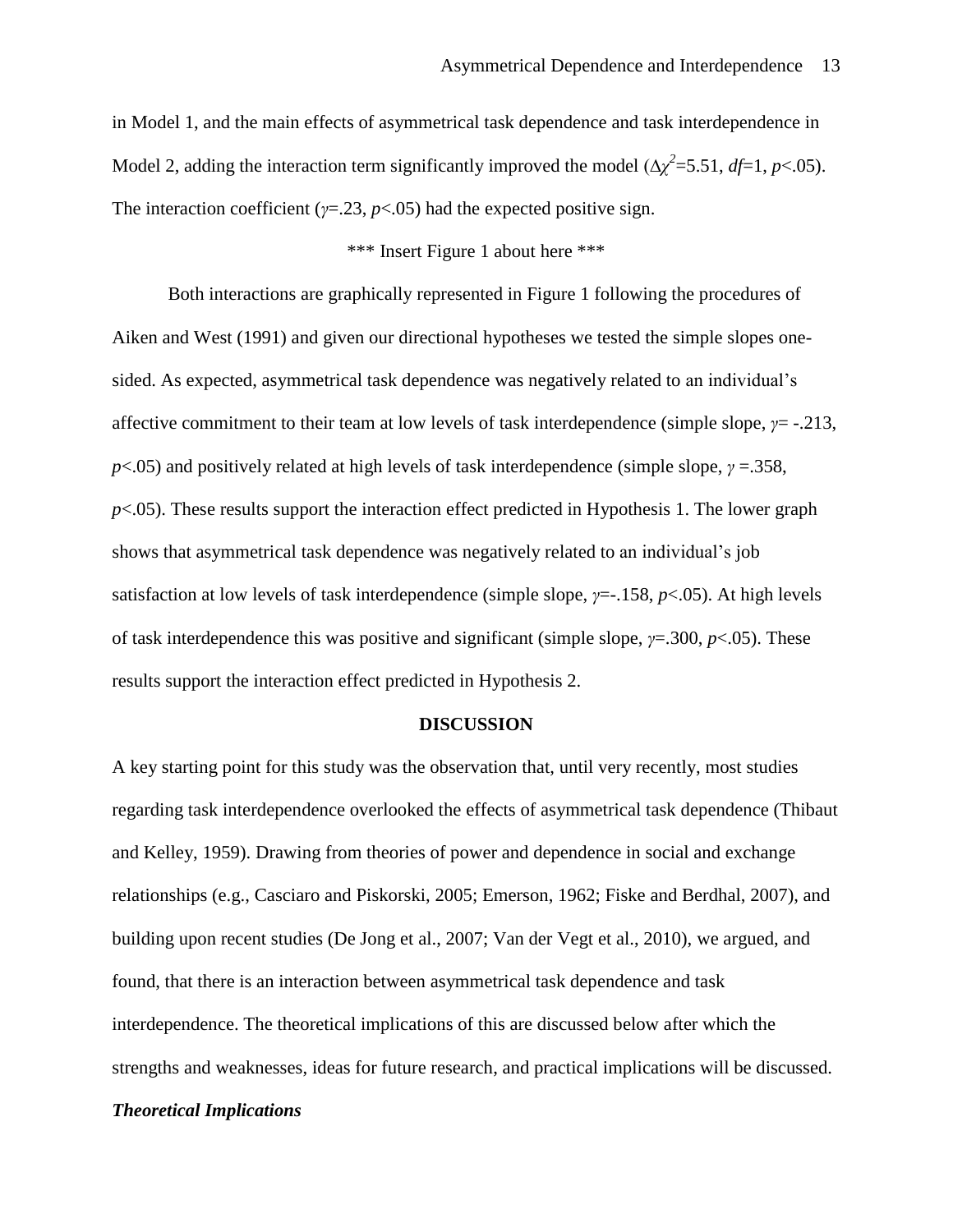First, and foremost, our study extends research on interdependence theory (e.g., Thibaut and Kelley, 1959) by demonstrating that asymmetrical task dependence is positively related to job attitudes when task interdependence is high, and that these relations are negative when task interdependence is low. Concrete examples of why this is important are that it suggests that some of the inconclusive results reported by previous studies (e.g., Wageman and Baker, 1997) might be due to the fact that, until recently, most studies overlooked the possibility of asymmetrical task dependence. Additionally, our results also indicate that the positive effects of task interdependence reported by others studies (e.g., Sprigg et al., 2000) might especially be there for the high asymmetrically task dependent. In short, our findings thus show that the current practice of investigating solely the average levels of task interdependence, and ignoring the possibility of asymmetries in task dependence, is no longer advisable.

Second, our results support and extend the limited empirical evidence regarding asymmetrical task dependence in work teams by indicating that theories regarding power and dependence (Emerson, 1962; Thibaut and Kelley, 1959) are not only applicable at the relational level (e.g., De Jong et al., 2007) and the team level (Van der Vegt et al., 2010), but can also be used at the individual-level of analysis in real-life work teams. Hence, our results complement prior work by filling the gap that existed between the dyadic- and team-level studies on asymmetrical task dependence and, as we discuss below, thereby provide new avenues for future research and practical interventions.

Third, we extend prior research by investigating affective variables as this augments the previously studied cognitive (e.g., team learning), behavioral (e.g., interpersonal helping behavior), and objective (e.g., team performance) variables. Our study thus not only provides a link between the different levels of analysis used by previous studies, but also complements the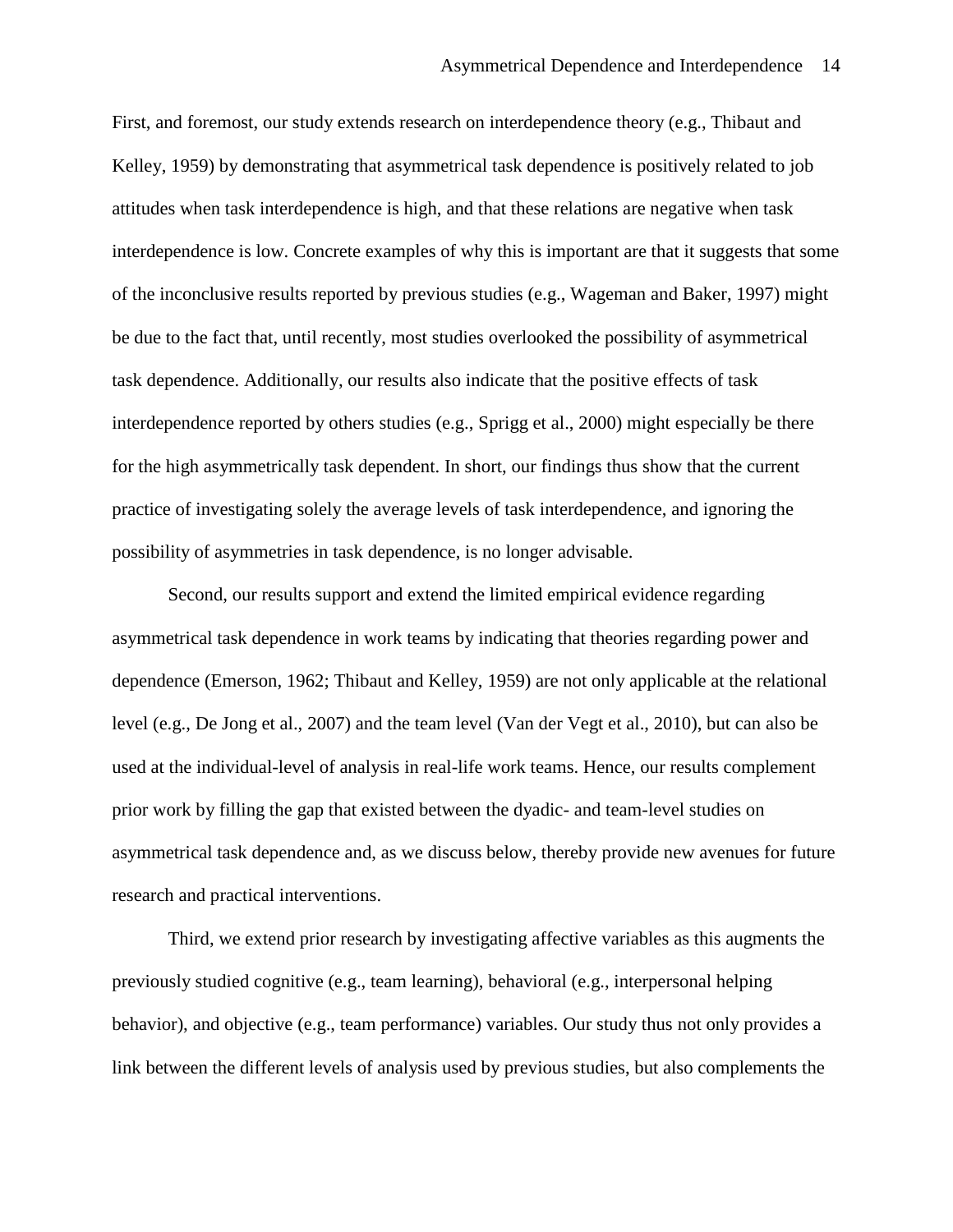previously used concepts and constructs by demonstrating that asymmetries also affect such 'early indicators' of performance (e.g., Allen and Meyer, 1990).

#### *Strengths and Weaknesses*

Naturally, our research has some strengths and weaknesses. One weakness might be that we used self-report data since this could have introduced common source biases. Following the arguments of Conway and Lance (2010) it is valid to use self-report data given that our research question was, in line with other studies (e.g., Ferrin et al., 2006), based on the perceptions of individual team members. Moreover, our CFA analyses showed that all our constructs were distinct and that the 4-factor model fitted significantly better to the data than alternative models. Lastly, as research by Siemsen et al. (2010) has demonstrated, it is very difficult to attribute significant two-way interactions to common source biases. Hence, common source biases are unlikely to play a significant role in our study, but future research could further establish the validity of our findings by using multiple sources.

Another possible limitation was already introduced earlier, as we acknowledge that due to the nature of our constructs the possibility for asymmetrical task dependence is restricted at extremely high, or extremely low, levels of task interdependence. However, our results show that the level of task interdependence is very close to the midpoint of our scale and, as the standard deviation of 1.04 indicates, extreme situations thus only rarely occurred in our sample. Hence, in our sample the *average* team member was not more or less asymmetrically task dependent than their colleagues and this is fully in line with power-dependence and interdependence theory (Emerson, 1962; Thibaut and Kelley, 1959). Additionally, our study uses exactly the same items as developed by De Jong et al., (2007) and our procedures are similar to previous studies in this field (e.g., Van der Vegt et al., 2010) as well as in related fields (e.g., Casciaro and Piskorski, 2005). Moreover, these possible restrictions also occur in other published studies which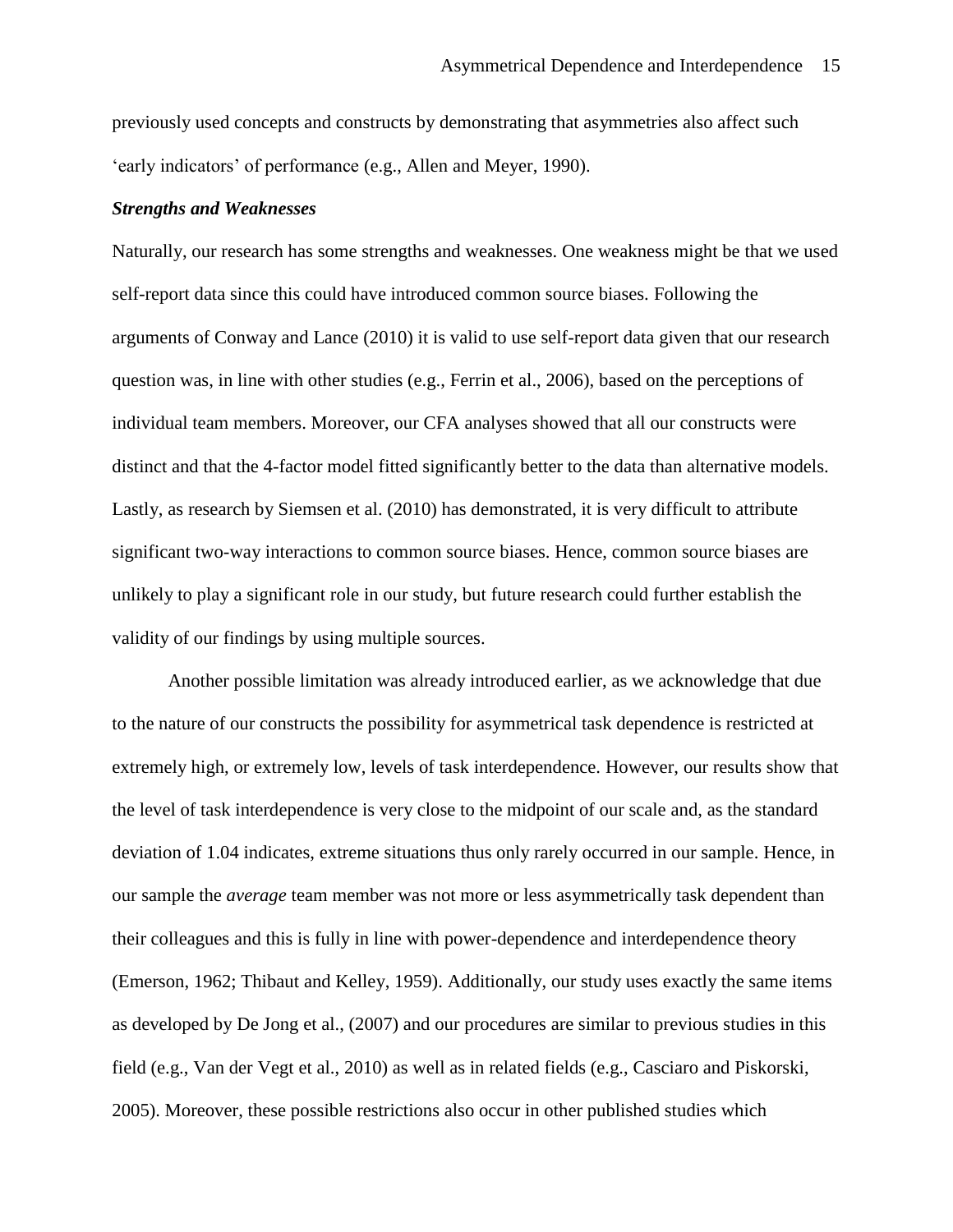investigated the interaction between the mean and standard deviation of the same construct (see Harrison and Klein, 2007). Although there are thus many similarities between our procedures and those of previous studies, future research could benefit from separating the measurement of task interdependence and asymmetrical task dependence to avoid the above mentioned measurement restrictions. One concrete option would be to assess asymmetry with the scales developed by De Jong et al., (2007) and measure interdependence with a more 'traditional' measure, such as reported in Van der Vegt, Emans, and Van de Vliert (2000). Additionally, when splitting-up these two variables, future researchers could also separate the measurement sources, such that, for instance, team members assess the asymmetries in task dependence and supervisors assess the average task interdependence.

Although our approach had some disadvantages, it also had some advantages, such as that it became possible to assess the average task interdependencies and asymmetries in task dependence of each individual with *all* of his or her peer-level team members. The benefit of this approach is that there were no missing data per analyzed individual. Additionally, our approach conforms very closely to our theorizing from interdependence theory (Thibaut and Kelley, 1959) and power-dependence theory (Emerson, 1962) as well as to recent characterizations of power, such as by Fiske and Berdahl (2007). Overall, our study thus shows that the scales developed by De Jong et al. (2007) can be used not only for dyadic- or team-level analyses (cf. Van der Vegt et al., 2010), but also for individual level analyses. As such, combining the theory, methods, and findings from our study with previous work provides scholars and practitioners with a range of ideas to measure, and subsequently deal with, task asymmetries and interdependencies in the workplace.

#### *Future Research*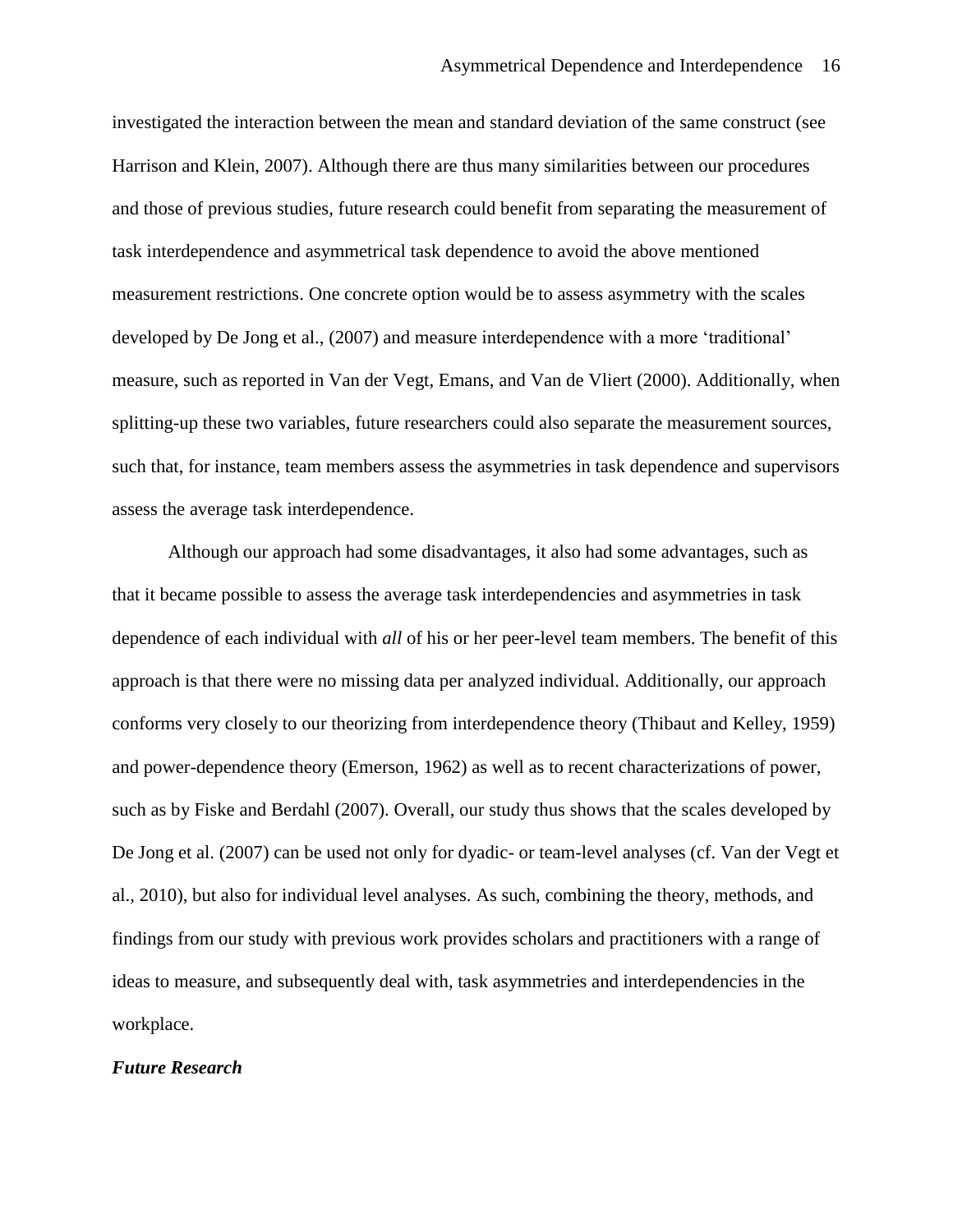Given the strong focus of the current research on interdependence theory and power-dependence theory, we will focus on future research directly related to these theories. First, as addressed in the theoretical implication section, using the 'power due to asymmetrical task dependence' perspective might be very worthwhile for future studies since it is closely related to the relational roots of differences in power within work teams (cf. De Jong et al, 2007; Fiske and Berdahl, 2007; Van der Vegt et al., 2010). As such, future studies could use this perspective and investigate in-depth how our theorized mechanisms of bargaining power (Casciaro and Piskorski, 2005), transaction alternatives (Brass, 1981), interaction and communication opportunities (Anderson and Williams, 1996), and cognitive processes (Fiske, 1993; Keltner et al., 2003) are all contributing towards the observed interaction effects between asymmetrical task dependence and task interdependence.

Second, researchers could also investigate if asymmetries in *outcome* dependence are equally important as asymmetries in *task* dependence. Prior research has indicated that there are three types of outcome interdependence, namely feedback, goal, and reward interdependence (cf. Weldon and Weingart, 1993). Although recent research has already looked at the interaction between asymmetries in task dependence and (average) feedback interdependence (Van der Vegt et al. 2010), to date, no study has investigated how asymmetries in task dependence are affected by *asymmetries* in *outcome* dependence. Recent research on leadership by Wu et al. (2010) hints that this might be an interesting topic to study, as they found that differences in, or so-called 'differentiation' of, leadership behaviors among team members can be detrimental for group processes and outcomes. In light of the advancements in the field of interdependence theory, and in related fields such as leadership research, it seems worthwhile to investigate the effects of asymmetries in outcome dependence in future studies and/or connect asymmetries in task dependence to studies on differentiation of leadership among followers. Given that this topic has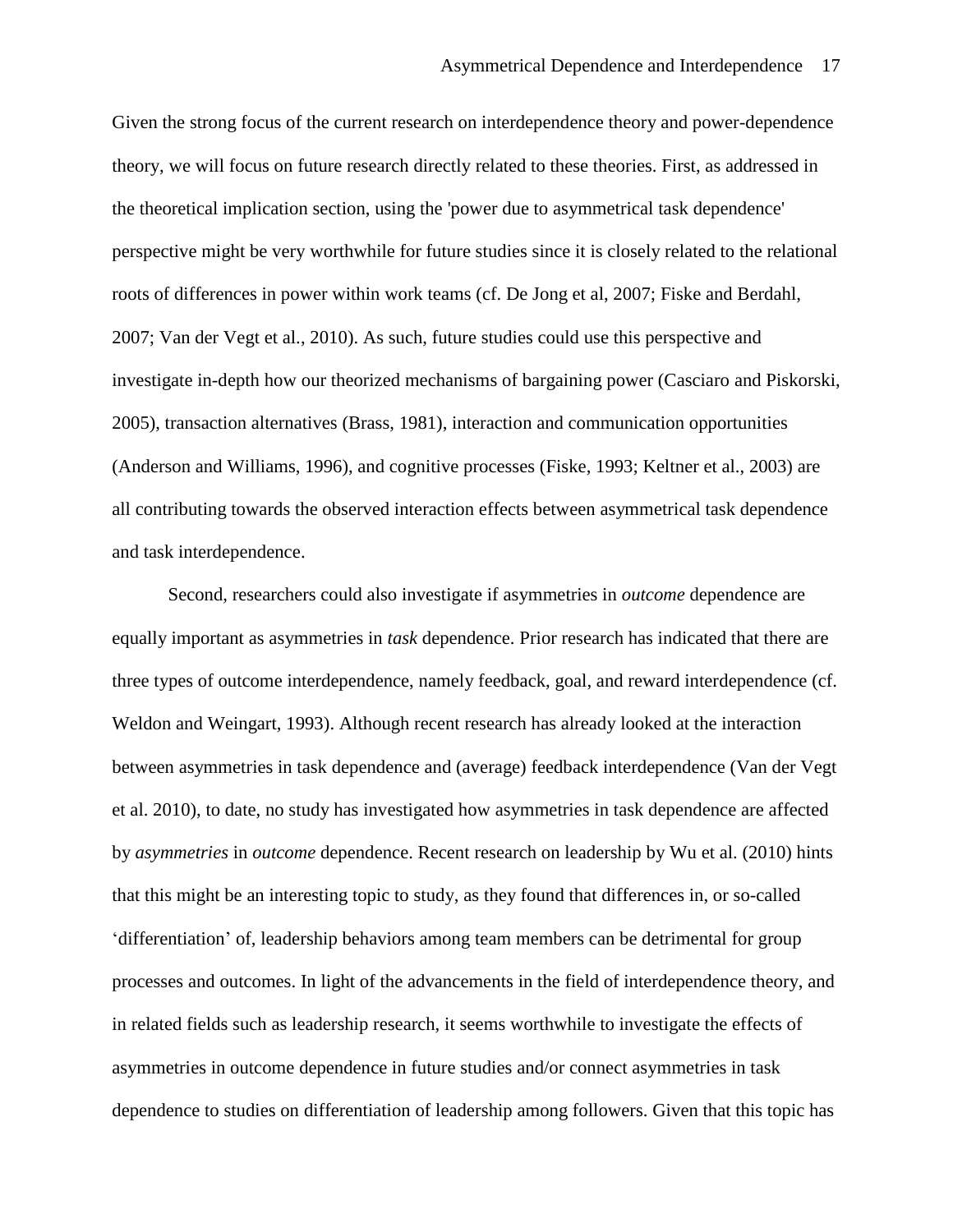not yet been empirically investigated the proposed update to the intervention framework (Figure 2) only describes *average* outcome interdependence in order to stay close to current theorizing and empirical support.

Third, future research could also 'zoom-out' and attempt to integrate the recent findings that asymmetries in task dependence are important to dyadic-level helping behavior and interpersonal trust (De Jong et al., 2007), team-level learning and performance (Van der Vegt et al., 2010), and individual-level affective reactions (this study) into one overarching framework. Such an endeavor could include all the detailed processes we mentioned above, but could also go beyond this and try to systematically include the moderators which have been studied. As a first step towards building such a framework we provide an updated version of the intervention framework of Van der Vegt and Van de Vliert (2002) in Figure 2. Although more research on the effects of asymmetries in task dependence is necessary to validate this model and explore it in more depth, we hope that by updating the current framework practitioners will have more guidelines for their interventions and researchers more concrete ideas for future studies.

\*\*\* Insert Figure 2 about here \*\*\*

## *Practical Implications*

As Figure 2 illustrates, our main practical implication is that asymmetrical task dependence should be acknowledged when optimizing intra-team task dependencies, for instance when (re- )designing jobs, work flows, or work teams. We advise practitioners to first investigate if some individuals are asymmetrically task dependent and, if so, first try to decrease this asymmetrical task dependence. One option is to split-up the team in one high and one low interdependent group, as the intervention framework of Van der Vegt and Van de Vliert (2002) suggests. Yet, this is often difficult, if not impossible, to do in today's complex business setting. The recent study of Van der Vegt et al. (2010) provided an alternative, by indicating that high asymmetrical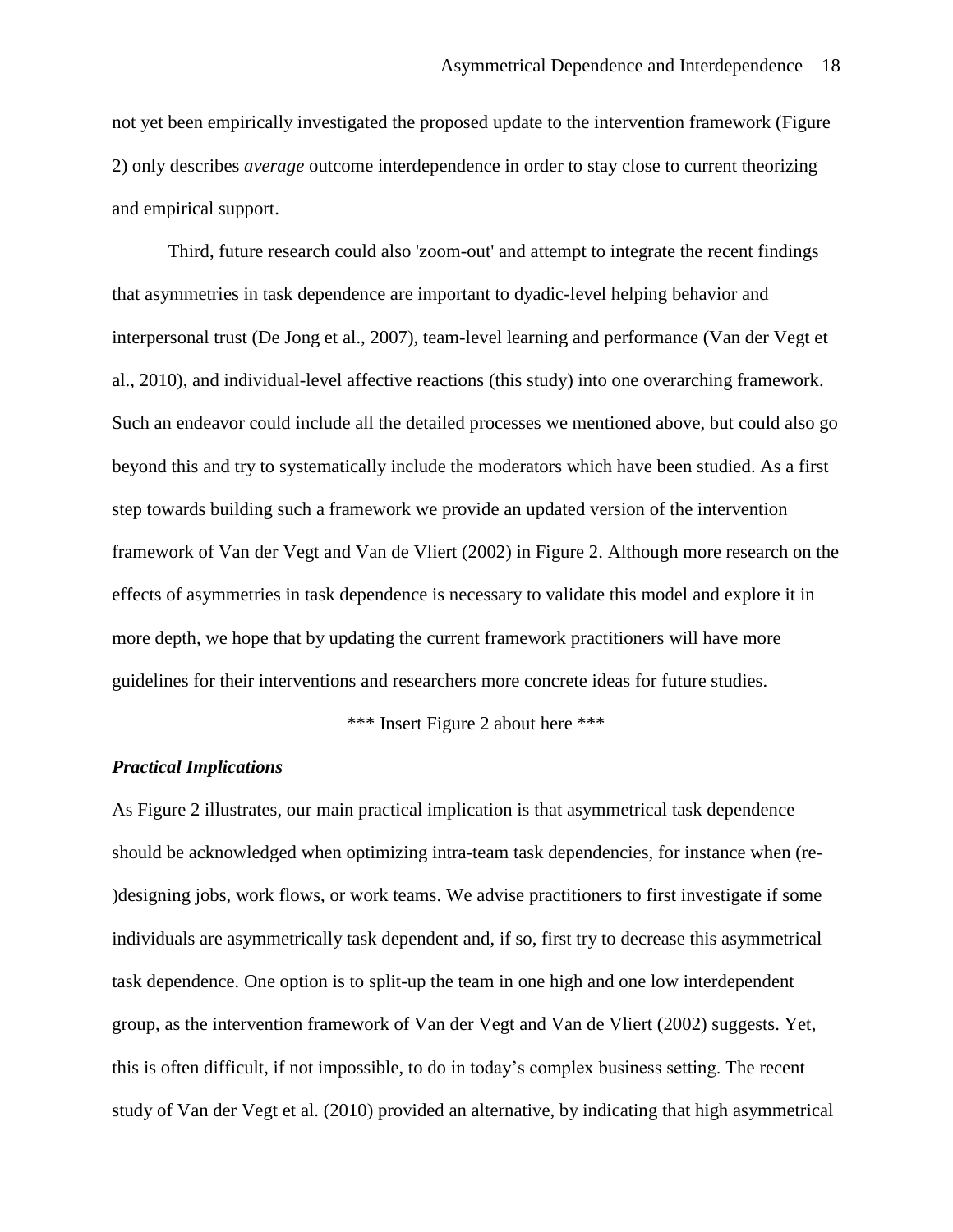task dependence within a team can also be managed by creating high outcome interdependence, for example by giving group feedback. Our results provide an extra option, by indicating that increasing the task interdependence of high asymmetrically task dependent individuals might also work. We advice to focus on specific workers, instead of just raising the task interdependence for everybody within the team as has sometimes been suggested (cf., Molleman, 2009). A potential issue with raising the interdependence for everybody is that it might shift the problem by inadvertently creating new asymmetrically task dependent team members elsewhere in the team. By optimizing the structural task (inter)dependencies as described above, managers have to spend less time fixing any problems arising from inadequate job or task design (e.g., by actively and frequently giving feedback) and thus have more time for other managerial tasks (Hooijberg et al., 2007).

To conclude, given the increasing evidence that asymmetrical task dependence influences important work processes and outcomes, ranging from interpersonal helping behavior and trust (De Jong et al., 2007), team learning and team performance (Van der Vegt et al., 2010), to the affective reactions of individual team members (this study), it is becoming increasingly more apparent that it is important to a) not only acknowledge the existence of asymmetrical task dependence in work teams, but b) also to deal with its, potentially negative, effects. As this study has shown, one option is to manage the task interdependence of individual team members.

#### **REFERENCES**

Agho, A.O., Price, J.L., and Mueller, C.W. (1992), "Discriminate validity of measures of job-satisfaction, positive affectivity and negative affectivity", *Journal of Occupational and Organizational Psychology, 65,* 185-196.

Aiken, L.S. and West, S.G. (1991), *Multiple Regression, Testing and Interpreting Interactions*. London, Sage.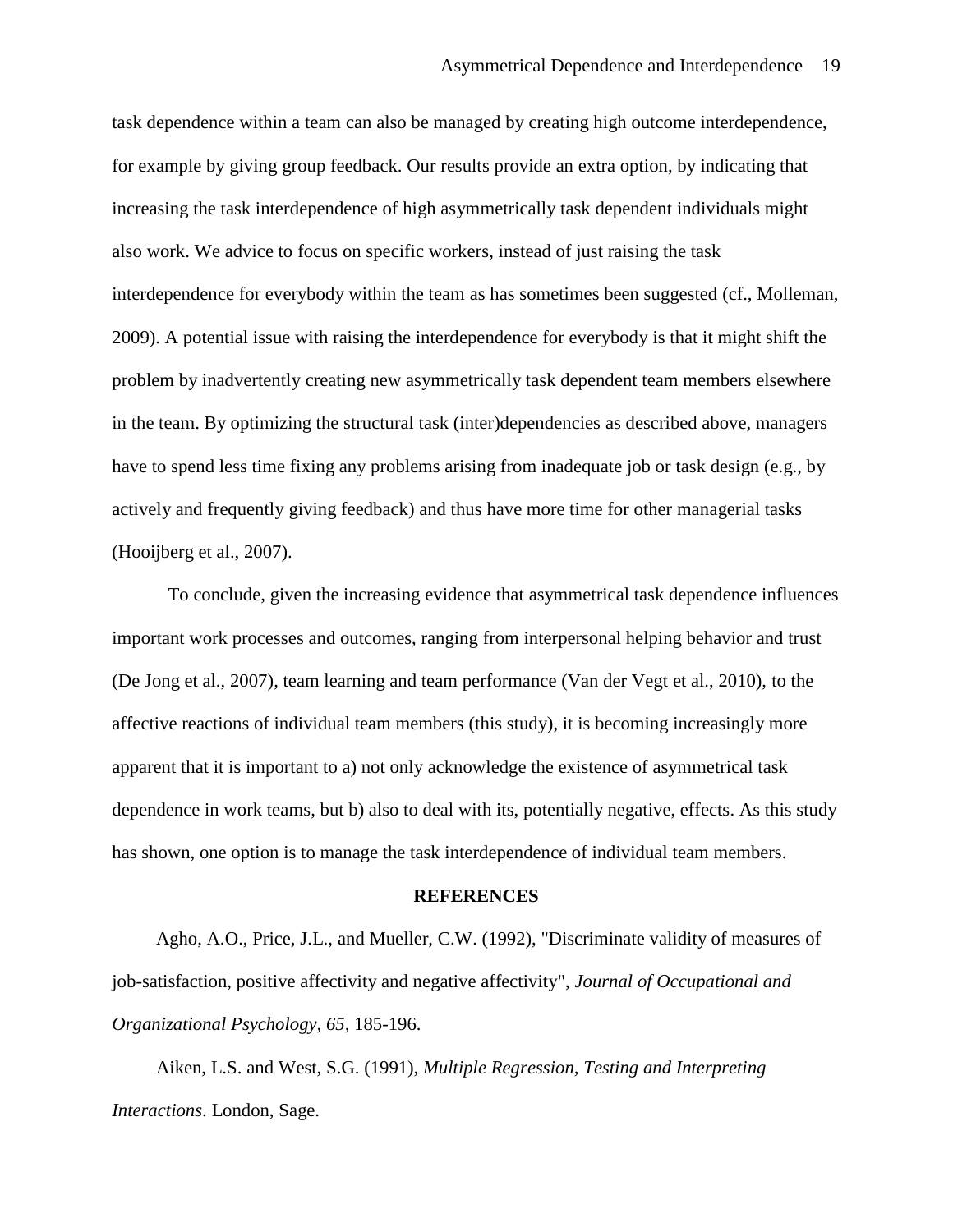Allen, N.J. and Meyer, J.P. (1990), "The Measurement and Antecedents of Affective,

Continuance and Normative Commitment to the Organization", *Journal of Occupational Psychology, 63,* 1-18.

Anderson, S.E. and Williams, L.J. (1996), "Interpersonal, job, and individual factors related to helping processes at work", *Journal of Applied Psychology, 81,* 282-296.

Bacharach, S.B. and Lawler, E.J. (1981), "Power and Tactics in Bargaining", *Industrial and Labor Relations Review, 34,* 219-233.

Becker, T.E. (1992), "Foci and Bases of Commitment, Are they Distinctions Worth Making?", *Academy of Management Journal, 35,* 232-244.

Brass, D.J. (1981), "Structural Relationships, Job Characteristics, and Worker Satisfaction and Performance", *Administrative Science Quarterly, 26,* 331-348.

Casciaro, T. and Piskorski, M.J. (2005), "Power imbalance, mutual dependence, and constraint absorption, A close look at resource dependence theory", *Administrative Science Quarterly, 50,* 167-199.

Cohen, S.G. and Bailey, D.E. (1997). What Makes Teams Work: Group Effectiveness Research from the Shop Floor to the Executive Suite. *Journal of Management, 23(3):* 239-290.

Conway, J.M, and Lance, C.E. (2010), "What Reviewers Should Expect from Authors Regarding Common Method Bias in Organizational Research", *Journal of Business and Psychology, 25(3)*, 325-334.

Cook, K.S. and Emerson, R.M. (1978), "Power, Equity and Commitment in Exchange Networks", *American Sociological Review, 43,* 721-739.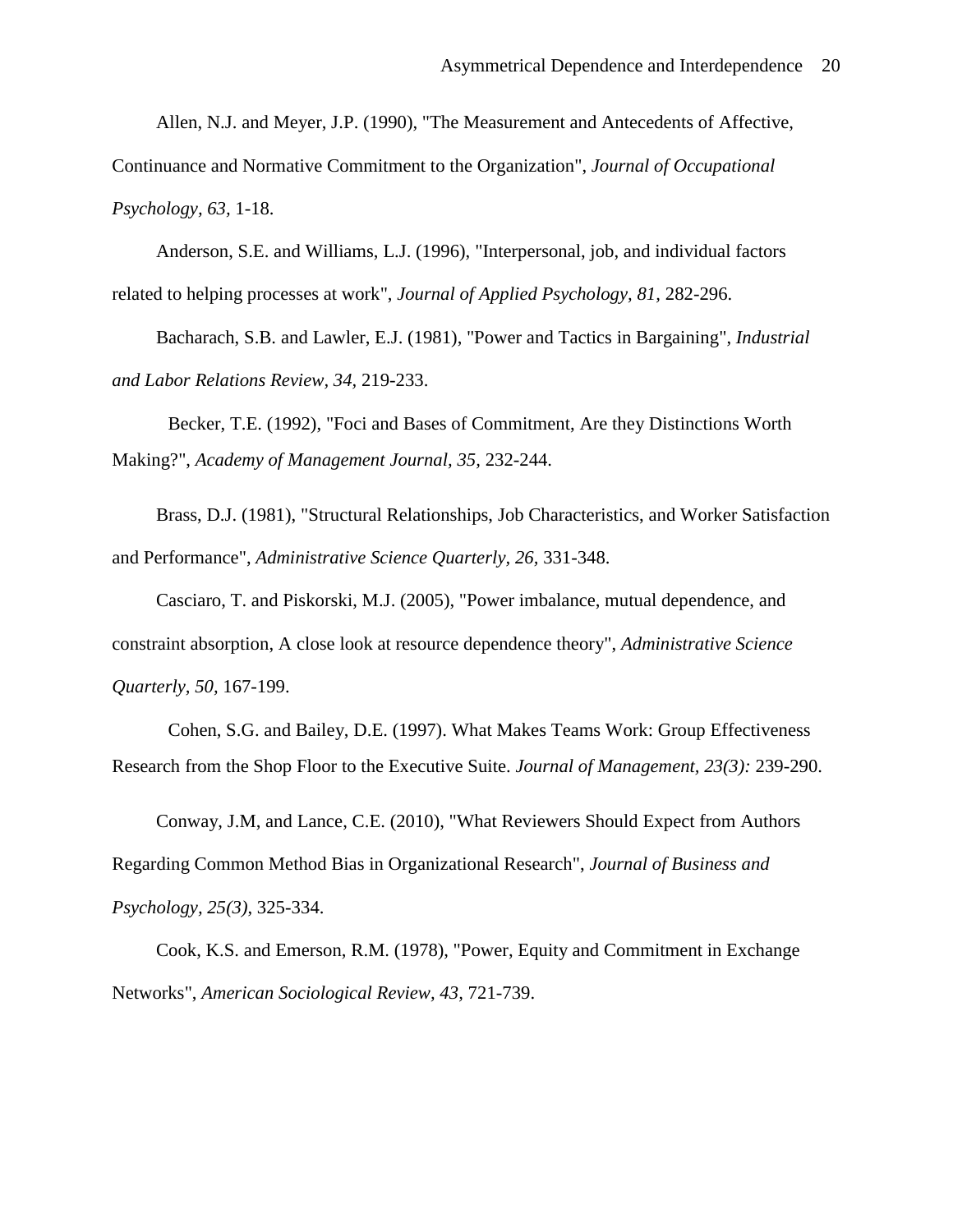De Jong, S.B., Van der Vegt, G.S., and Molleman, H.B.M. (2007. "The Relationships

among Asymmetry in asymmetrical task dependence, Perceived Helping Behavior, and Trust", *Journal of Applied Psychology, 6,* 1625-1637.

Emerson, R.M. (1962), "Power-Dependence Relations", *American Sociological Review, 27,* 31-41.

Ferrin, D.L., Dirks, K.T., and Shah, P.P. (2006) "Direct and indirect effects of third-party relationships on interpersonal trust", *Journal of Applied Psychology, 91,* 870-883.

Fiske, S.T. (1993), "Controlling Other People - the Impact of Power on Stereotyping", *American Psychologist, 48,* 621-628.

Fiske, S.T. and Berdahl, J. (2007), "Social Power", In A.W. Kruglanski and E.T. Higgins (Eds.), *Social Psychology, 2nd Edition, Handbook of Basic Principles* (pp. 678-692). NY, Guilford Publishing.

Giebels, E., De Dreu, C.K.W., and Van de Vliert, E. (2000), "Interdependence in negotiation, effects of exit options and social motive on distributive and integrative negotiation", *European Journal of Social Psychology, 30,* 255-272.

Harrison, D. A., and Klein, K. J. (2007). What's the difference? Diversity constructs as separation, variety, or disparity in organizations. *Academy of Management Review, 32,* 1199−1228.

Holmes, J.G. and Rempel, J.K. (1989), "*Trust in Close Relationships*", In H. Clyde (Ed.), Close relationships (pp. 187-220). Newbury Park, CA, Sage.

Hooijberg, R., Hunt, J.G., Antonakis, J., Boal, K.B., and Lane, N. (2007). *Being There* 

*Even When You Are Not, Leading Through Strategy, Structures, and Systems*. Oxford, JAI Press.

Hox, J.J. (2002). *Multilevel Analysis. Techniques and Applications*. Mahwah, NJ,

Lawrence Erlbaum Associates.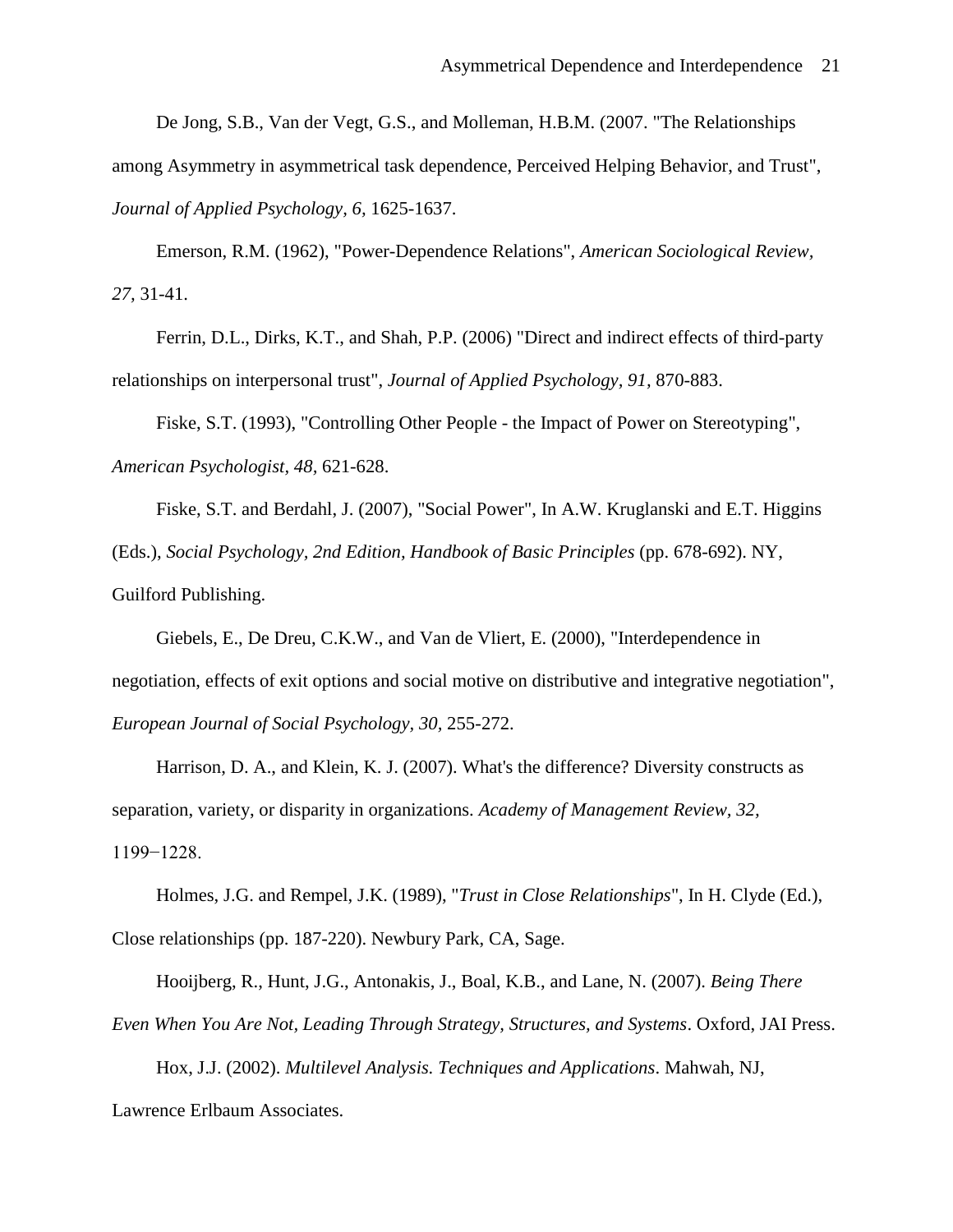Kelley, H.H. and Thibaut, A. (1978). *Interpersonal relations*. New York, Wiley.

Keltner, D., Gruenfeld, D.H., and Anderson, C. (2003), "Power, approach, and inhibition", *Psychological Review, 110,* 265-284.

Kemper, T.D. (1990), "Social relations and emotions, A structural approach", In T. D.

Kemper (Ed.), *Research agendas in the sociology of emotions* (pp. 207-237). Albany, NY, State University of New York Press.

Kiggundu, M.N. (1983), "Task interdependence and job design - Test of a theory", *Organizational Behavior and Human Performance, 31,* 145-172.

Lawler, E.J., Thye, S.R., and Yoon, J. (2008), "Social Exchange and Micro Social Order", *American Sociological Review, 73,* 519-542.

Molleman, E. (2009), "Attitudes towards flexibility, the role of task characteristics", *Group and Organization Management, 34(2),* 241-268.

Richardson, H.A. and Van Den Berg, R.J. (2005), "Integrating managerial perceptions and transformational leadership into a work-unit level model of employee involvement", *Journal of Organizational Behavior, 26,* 561–589.

Siemsen, E., Roth, A. and Oliveira, P. (2010), "Common method bias in regression models with linear, quadratic, and interaction effects", *Organizational Research Methods, 13,* 456-476.

Sprigg, C.A., Jackson, P.R., and Parker, S.K. (2000), "Production team working, The importance of interdependence and autonomy for employee strain and satisfaction", *Human Relations, 53,* 1519-1543.

Thibaut, J.W. and Kelley, H.H. (1959). *The social psychology of groups*. New York, Wiley.

Tjosvold, D., Johnson, D.W., Johnson, R.T., and Sun, H. (2003). Can Interpersonal Competition Be Constructive Within Organizations? *The Journal of Psychology, 137(1*), 63–84.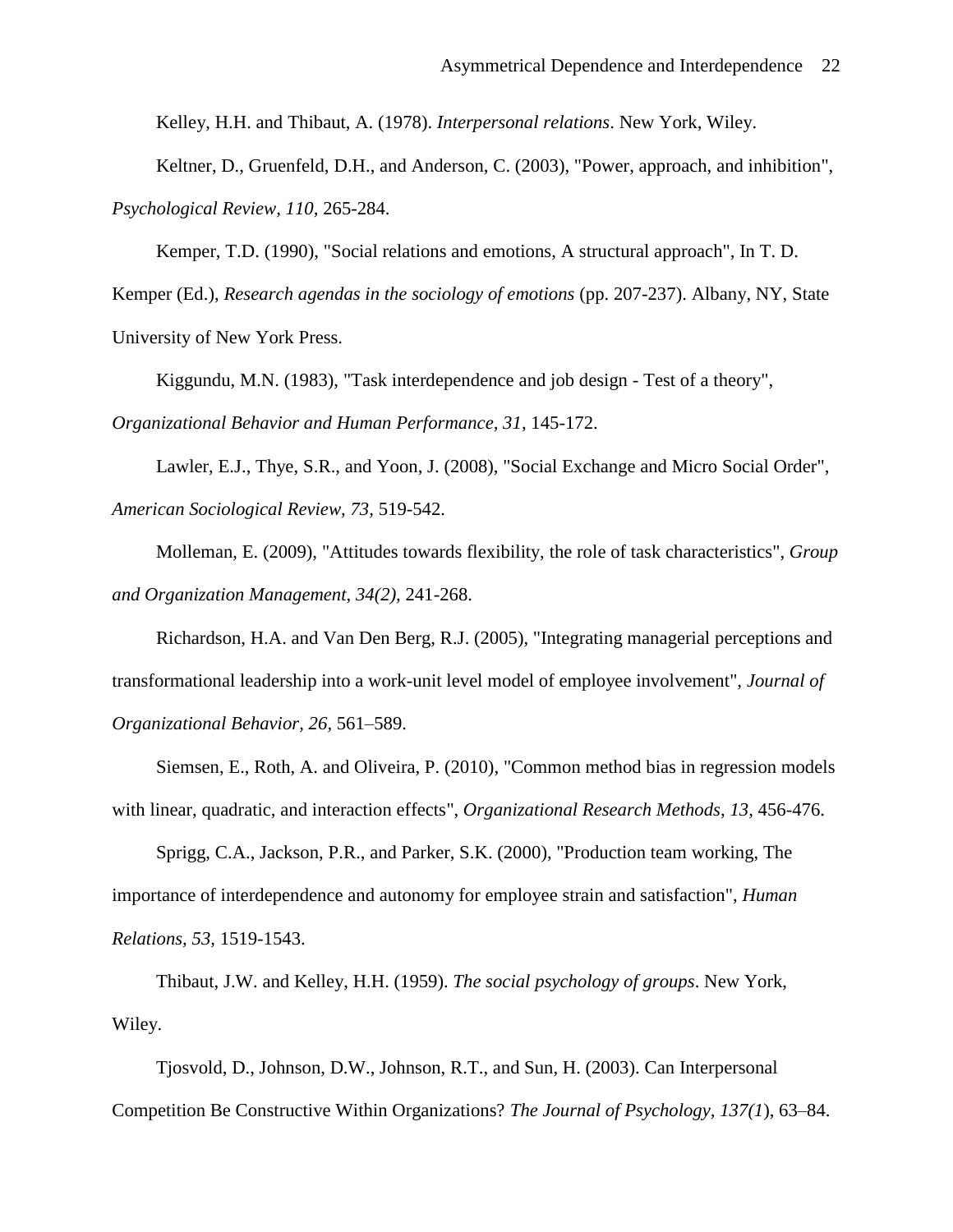Van der Vegt, G.S., De Jong, S.B., Bunderson, J.S., and Molleman, E. (2010), "Power

Asymmetry and Learning in Teams, The Moderating Role of Performance Feedback",

*Organization Science, 21(2),* 347–361.

Van der Vegt, G. S., Emans, B. J. M., and Van de Vliert, E. (2000). Affective responses to intragroup interdependence and job complexity. *Journal of Management, 26,* 633–655.

Van der Vegt, G.S. and Van de Vliert, E. (2002), "Intragroup interdependence and effectiveness, Review and proposed directions for theory and practice", *Journal of Managerial Psychology, 17*, 50-67.

Wageman, R. (2001). *The Meaning of Interdependence*. In M.E.Turner (Ed.), Groups at Work: Theory and Research.

Wageman, R. and Baker, G. (1997), "Incentives and cooperation, The joint effects of task and reward interdependence on group performance", *Journal of Organizational Behavior, 18,* 139-158.

Weldon, E. and Weingart, L. R. (1993). Group Goals and Group-Performance. *British Journal of Social Psychology, 32,* 307-334.

Wu, J. B., Tsui, A. S., and Kinicki, A. J. 2010. Consequences of differentiated leadership in groups. *Academy of Management Journal, 53,* 90-106.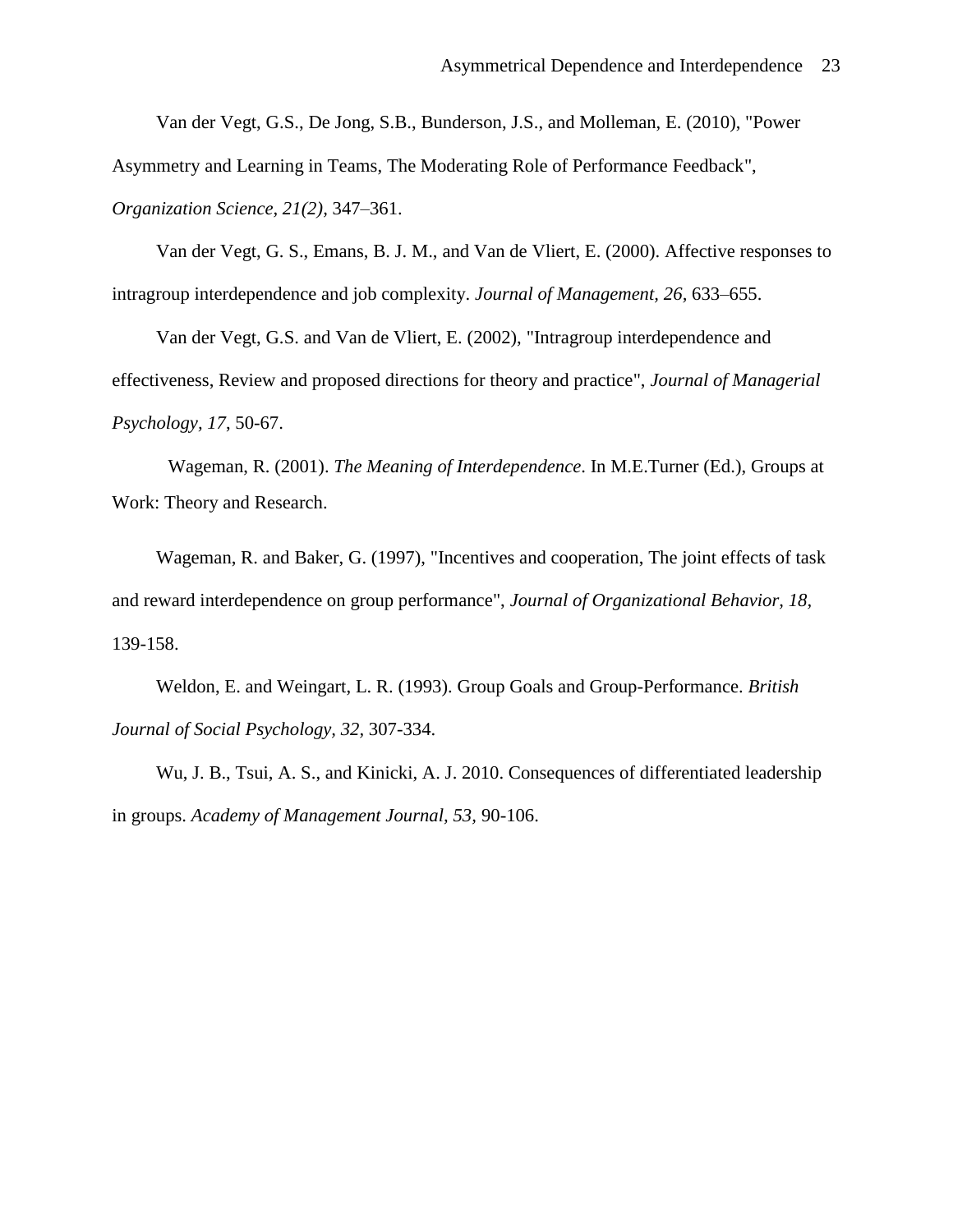# **FIGURE 1.**

**How Asymmetrical Task Dependence Relates to an Individual's Affective Commitment to their Team and Job Satisfaction under Low and High Task** 



**Interdependence.**

**Asymmetrical task dependence**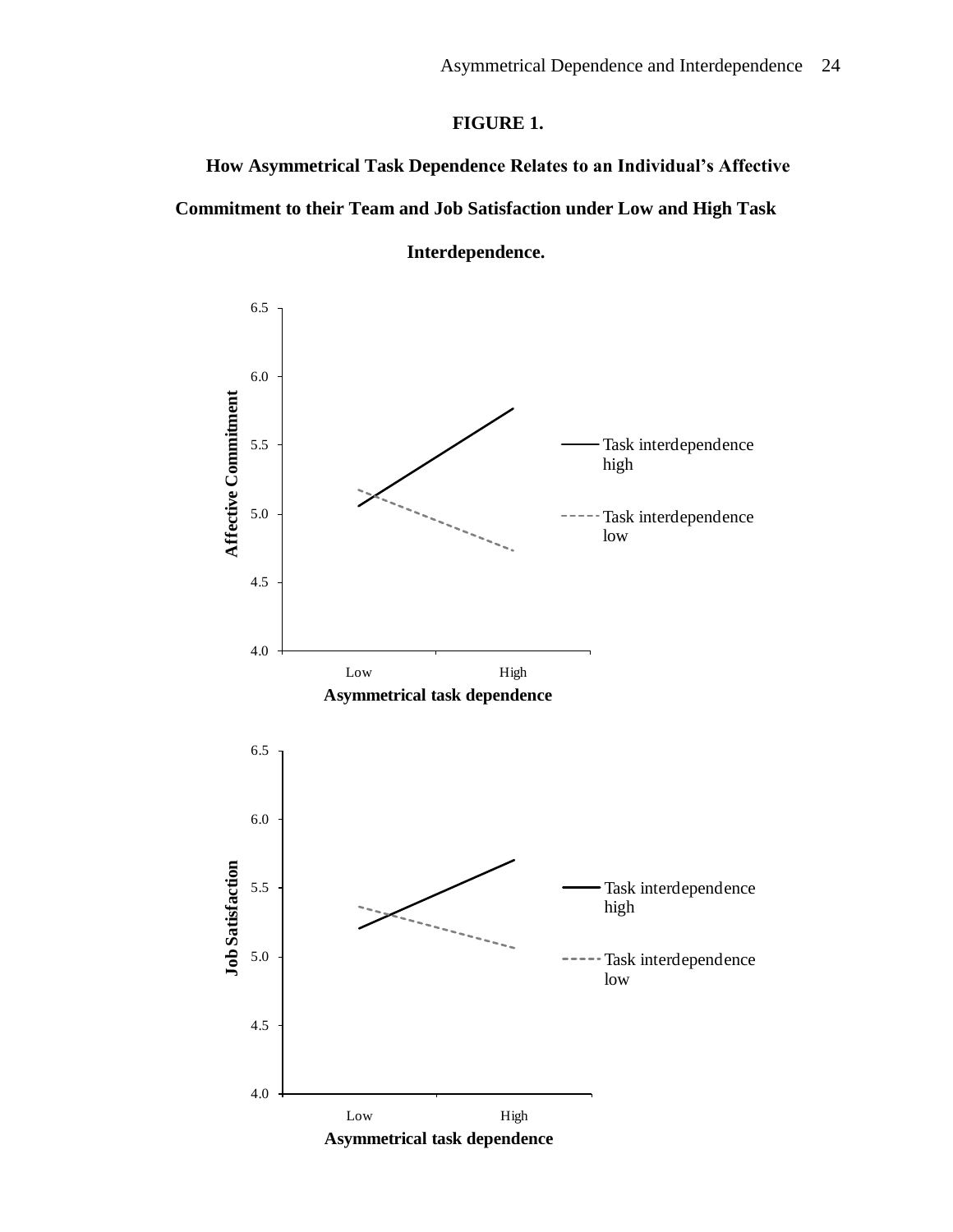## **FIGURE 2.**



## **The Proposed Updated Intervention Framework of Interdependence Theory**

Note: The above framework is an extension of the framework of Van der Vegt and Van de Vliert (2002). The solid lines represent the original relationships, while the dotted lines represent our extensions.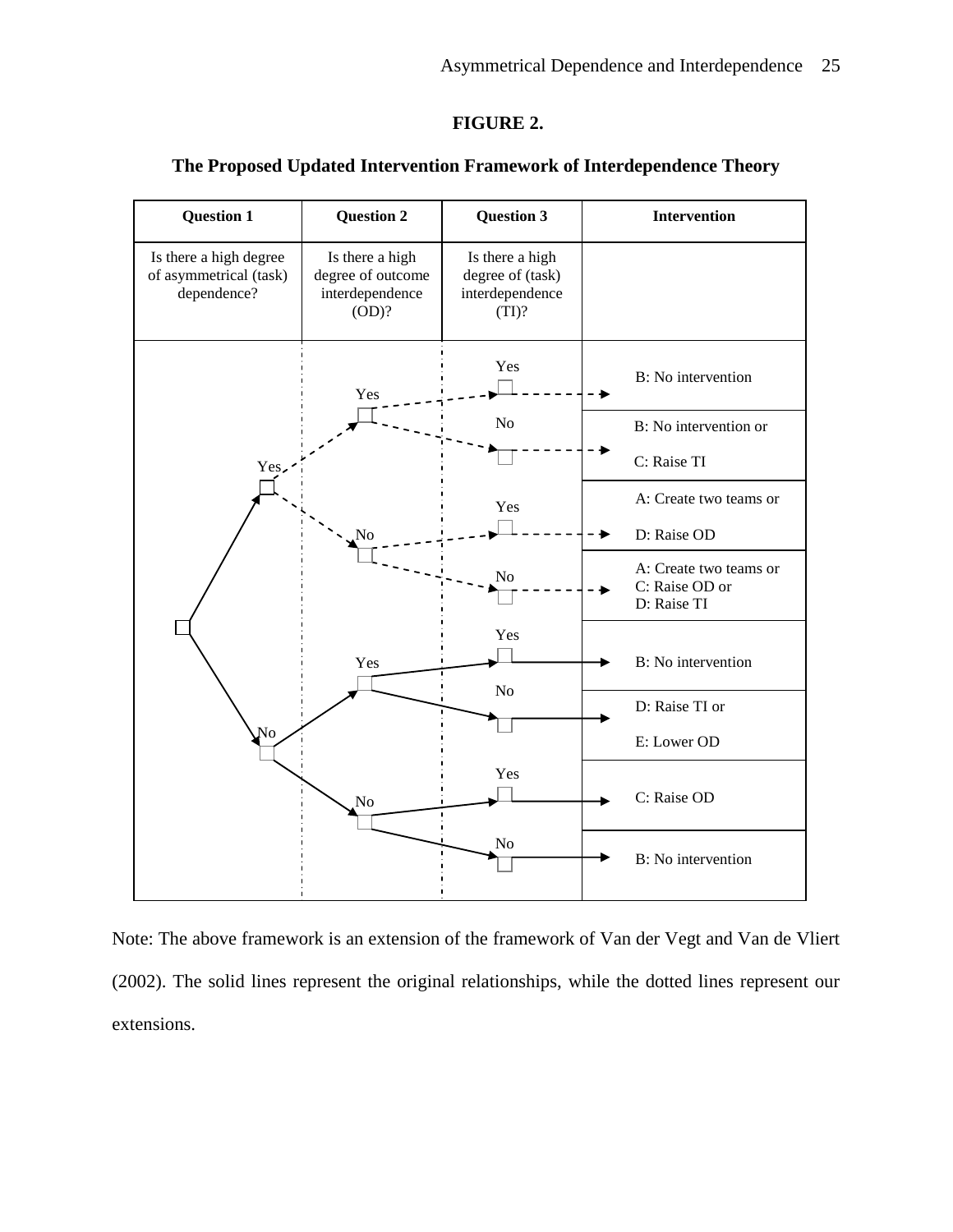Table 1.

# **Descriptive Statistics and Pearson Zero-Order Correlations Among the Study Variables.**

| Variable                              | М     | <b>SD</b> |        | 2         | 3        | 4         | 5       | 6        | 7      | 8      | 9            | 10       |
|---------------------------------------|-------|-----------|--------|-----------|----------|-----------|---------|----------|--------|--------|--------------|----------|
| 1 Team size                           | 5.04  | 3.47      |        |           |          |           |         |          |        |        |              |          |
| 2 Finance sector (dummy)              | .47   | .50       | .07    |           |          |           |         |          |        |        |              |          |
| 3 Healthcare sector (dummy)           | .13   | .33       | .06    | $-.35***$ |          |           |         |          |        |        |              |          |
| 4 Technology sector (dummy)           | .07   | .26       | $-.09$ | $-.26***$ | $-.11$ † |           |         |          |        |        |              |          |
| 5 Gender (1=female)                   | .63   | .48       | .10    | $-.06$    | $.29***$ | $-.21***$ |         |          |        |        |              |          |
| 6 Age                                 | 36.32 | 10.56     | .01    | .03       | $.33***$ | .08       | $-11$ † |          |        |        |              |          |
| 7 Years in team                       | 2.94  | 3.76      | .01    | $-.08$    | $.17**$  | $.16**$   | .05     | $.28***$ |        |        |              |          |
| <b>8</b> Asymmetrical task dependence | .10   | 1.04      | .01    | .02       | .10      | $-.05$    | .03     | .04      | $-.09$ |        |              |          |
| 9 Task interdependence                | 3.77  | 1.33      | $-.35$ | .03       | .08      | .08       | $-.15*$ | $.14*$   | $-.06$ | $-.09$ |              |          |
| 10 Affective commitment               | 5.17  | 1.34      | $-.08$ | $-.02$    | .05      | $-.12*$   | .00     | .10      | $.15*$ | $-.02$ | $.15*$       |          |
| 11 Job satisfaction                   | 5.47  | 1.16      | .04    | .06       | $.18**$  | $-.19**$  | .08     | $.31***$ | $.16*$ | .02    | $.11\dagger$ | $.42***$ |

Note, The M and SD of team size are measured at the team level, all other statistics are at the individual level.

† p<.10

 $*$  p<.05

\*\* p<.01

\*\*\* p<.001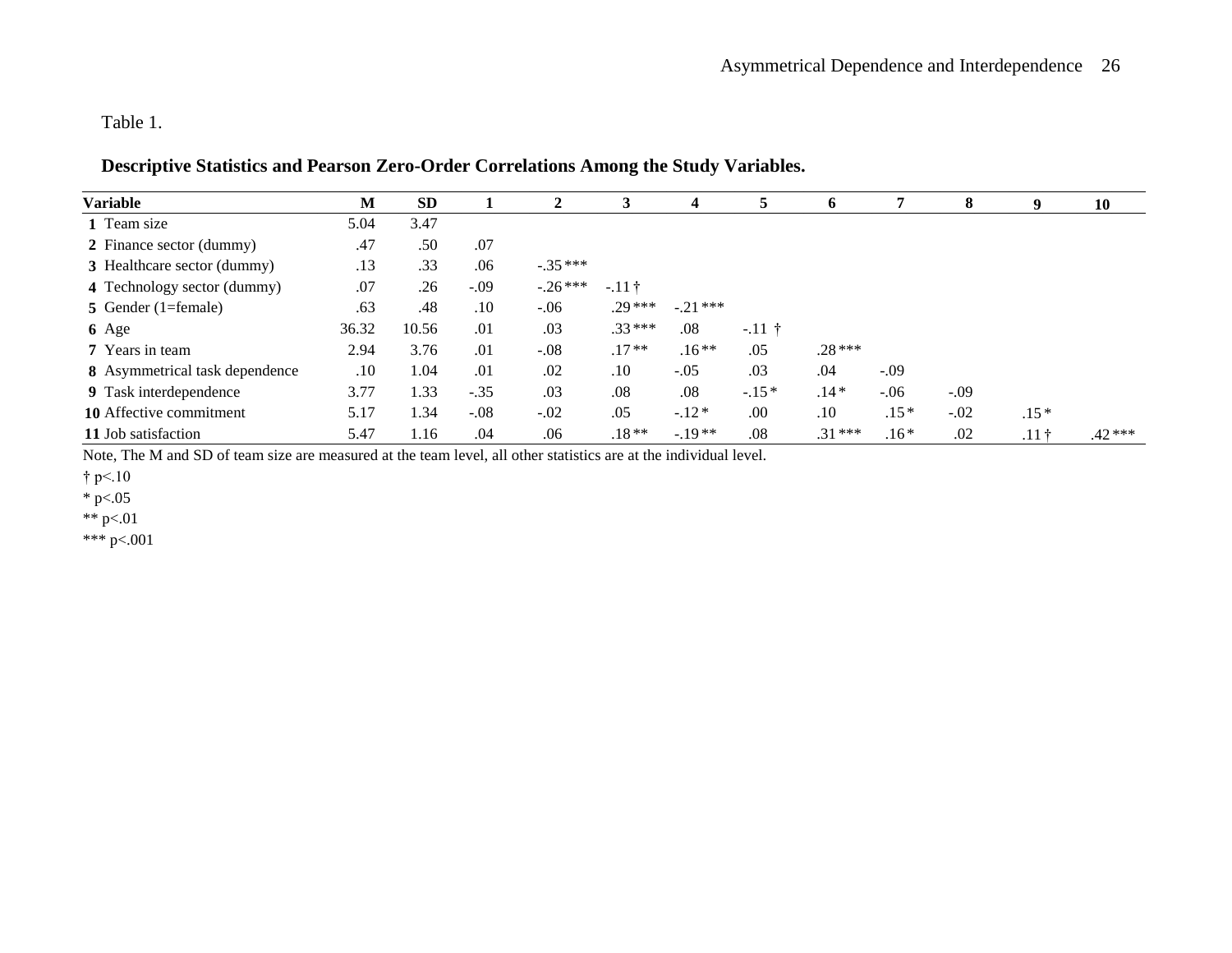# Table 2.

# **Results of Multi-level Analyses for Affective Commitment at the Individual Level of Analysis.**

|                      |                                           | 0 Model    |            | Model 1    |     | <b>Model 2</b> |     | Model 3    |           |
|----------------------|-------------------------------------------|------------|------------|------------|-----|----------------|-----|------------|-----------|
| Model                | <b>Variable</b>                           |            | SE         |            | SE  | $\mathbf v$    | SE  |            | <b>SE</b> |
| 0 Intercept          | B0ij                                      | $5.18$ *** | .11        | $5.16***$  | .11 | $5.16***$      | .11 | $5.18***$  | .18       |
| Controls             | Team size                                 |            |            | $-.12$     | .13 | $-.04$         | .13 | $-.02$     | .13       |
|                      | Financial sector (dummy)                  |            |            | $-.06$     | .12 | $-.10$         | .12 | $-.11$     | .12       |
|                      | Healthcare sector (dummy)                 |            |            | $-.04$     | .13 | $-.09$         | .13 | $-.09$     | .13       |
|                      | Technology sector (dummy)                 |            |            | $-.25*$    | .11 | $-.27*$        | .11 | $-.27*$    | .11       |
|                      | Gender (dummy)                            |            |            | $-.06$     | .09 | $-.03$         | .09 | $-.02$     | .09       |
|                      | Age                                       |            |            | .08        | .10 | .07            | .09 | .06        | .09       |
|                      | Years in team                             |            |            | $.18*$     | .09 | $.20*$         | .09 | $.21*$     | .09       |
| 2 Main               | <b>Asymmetrical Task Dependence (ATD)</b> |            |            |            |     | .01            | .08 | .07        | .08       |
| Effect               | Task Interdependence (TI)                 |            |            |            |     | $.23*$         | .09 | $.23*$     | .09       |
| 3 Interaction        | $ATD * TI$                                |            |            |            |     |                |     | $.29*$     | .11       |
|                      | Variance, individual level                |            | 1.41(0.14) | 1.42(0.14) |     | 1.38(.14)      |     | 1.34(0.13) |           |
| Variance, team level |                                           |            | .35(.12)   | .27(.11)   |     | .27(.11)       |     | .26(.11)   |           |
| Total variance       |                                           | 1.76       |            | 1.69       |     | 1.65           |     | 1.60       |           |
| $\chi$ <sup>2</sup>  |                                           | 875.46     |            | 850.33     |     | 843.63         |     | 837.22     |           |
| Δχ2                  |                                           |            |            | $25.13***$ |     | $6.70*$        |     | $6.41*$    |           |
|                      | % of total variance explained             |            |            | $.07***$   |     | $.11*$         |     | $.16*$     |           |

Ni=262  $* p < .05$ <br>Nj=67  $* p < .01$ 

\*\* p<.01

\*\*\* p<.001